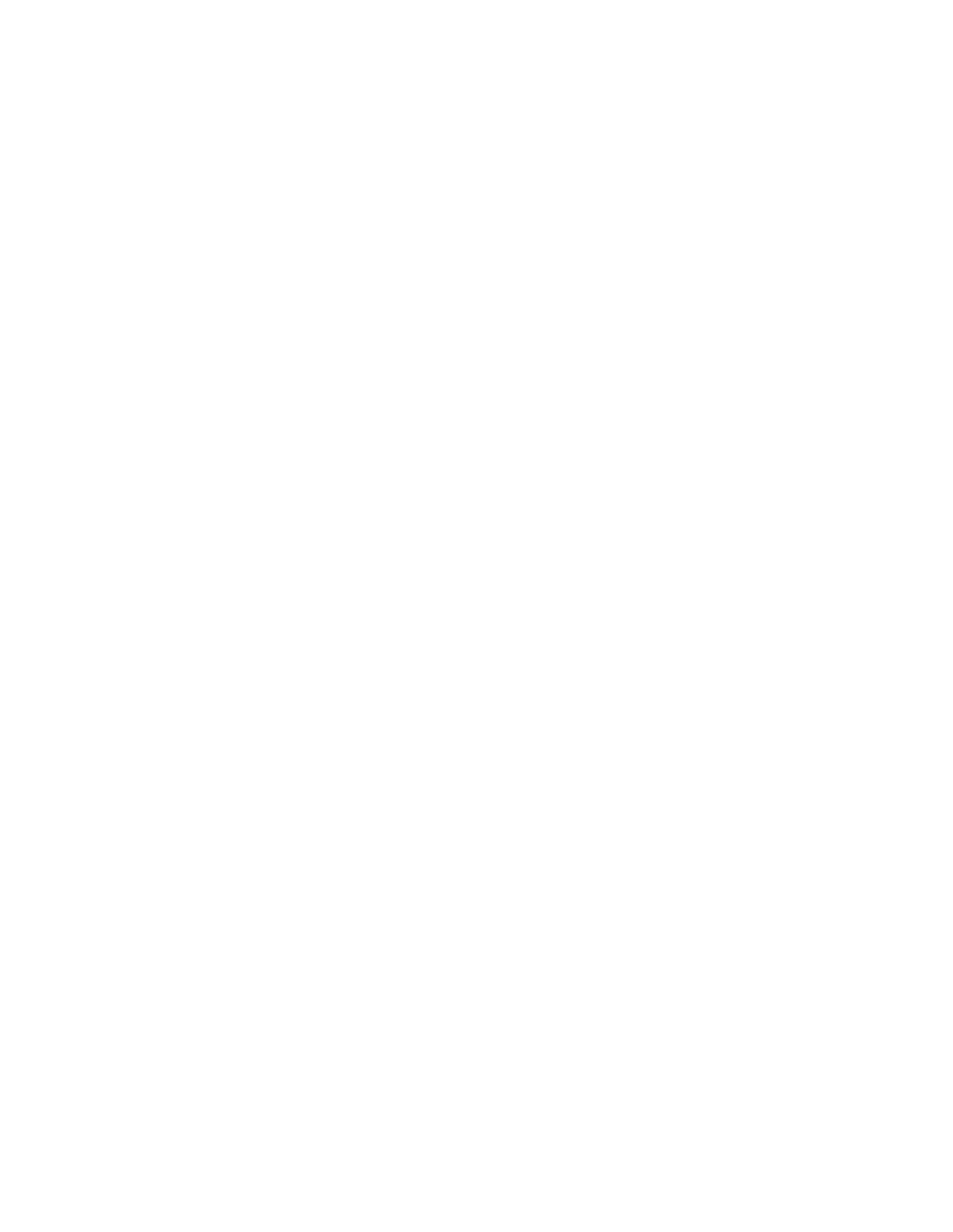# **Scoring Summary(Final) #17 Oklahoma State vs. Kansas (10/3/2020 at Lawrence, Kan.)**



Oklahoma State (3-0; 2-0) vs. Kansas (0-3; 0-2) Date: 10/3/2020 • Site: Lawrence, Kan. • Stadium: Booth Memorial Attendance: 0

| <b>Score by Quarters</b> |                      |               |                        | Total   |
|--------------------------|----------------------|---------------|------------------------|---------|
| Oklahoma State           | $\overline{ }$<br>טו | ິ<br><u>.</u> | $\overline{10}$<br>ט ו | 4<br>٠. |
| Kansas                   |                      |               |                        |         |

| Qtr | Time  | <b>Scoring Play</b>                                                                     | $V-H$    |
|-----|-------|-----------------------------------------------------------------------------------------|----------|
| 1st | 09:36 | OSU - Hale, Alex 19 yd FG 13-67 4:14                                                    | $3-0$    |
| 1st | 01:00 | OSU - Hubbard, Chuba 1 yd TD RUSH (KICK by Hale, Alex), 8-29 3:06                       | $10 - 0$ |
| 2nd | 14:04 | OSU - Johnson, B. 66 yd TD PASS from Illingworth, S. (KICK by Hale, Alex), 1-66 0:12    | $17-0$   |
| 2nd | 09:22 | OSU - Wallace, Tylan 55 yd TD PASS from Illingworth, S. (KICK by Hale, Alex), 5-85 1:52 | $24-0$   |
| 2nd | 01:58 | OSU - Hubbard, Chuba 12 yd TD RUSH (KICK by Hale, Alex), 11-88 2:50                     | $31 - 0$ |
| 3rd | 13:14 | OSU - Wallace, Tylan 14 yd TD PASS from Illingworth, S. (KICK by Hale, Alex), 7-68 1:42 | $38-0$   |
| 3rd | 08:12 | OSU - Hale, Alex 22 yd FG 8-29 3:23                                                     | 41-0     |
| 3rd | 03:14 | OSU - Hale, Alex 27 yd FG 10-44 3:04                                                    | $44-0$   |
| 4th | 12:04 | KU - Gardner, Velton 1 yd TD RUSH (KICK by Borcila, Jacob), 5-52 1:54                   | 44-7     |
| 4th | 00:59 | OSU - Hale, Alex 24 yd FG 14-51 5:18                                                    | $47 - 7$ |

Kickoff time: 2:35 pm • End of Game: 5:51 pm • Total elapsed time: 3:26

Officials: Referee: Kevin Hassell; Umpire: Robert Richeson; Linesman: Mike Moeller;

Line judge: Kelly Deterding; Back judge: Donnie Aultman; Field judge: Danny Hoeft;

Side judge: Corey Luxner; Center judge: Brandon Cruse;

Temperature: 67 F • Wind: NNW @ 14 • Weather: Partly Cloudy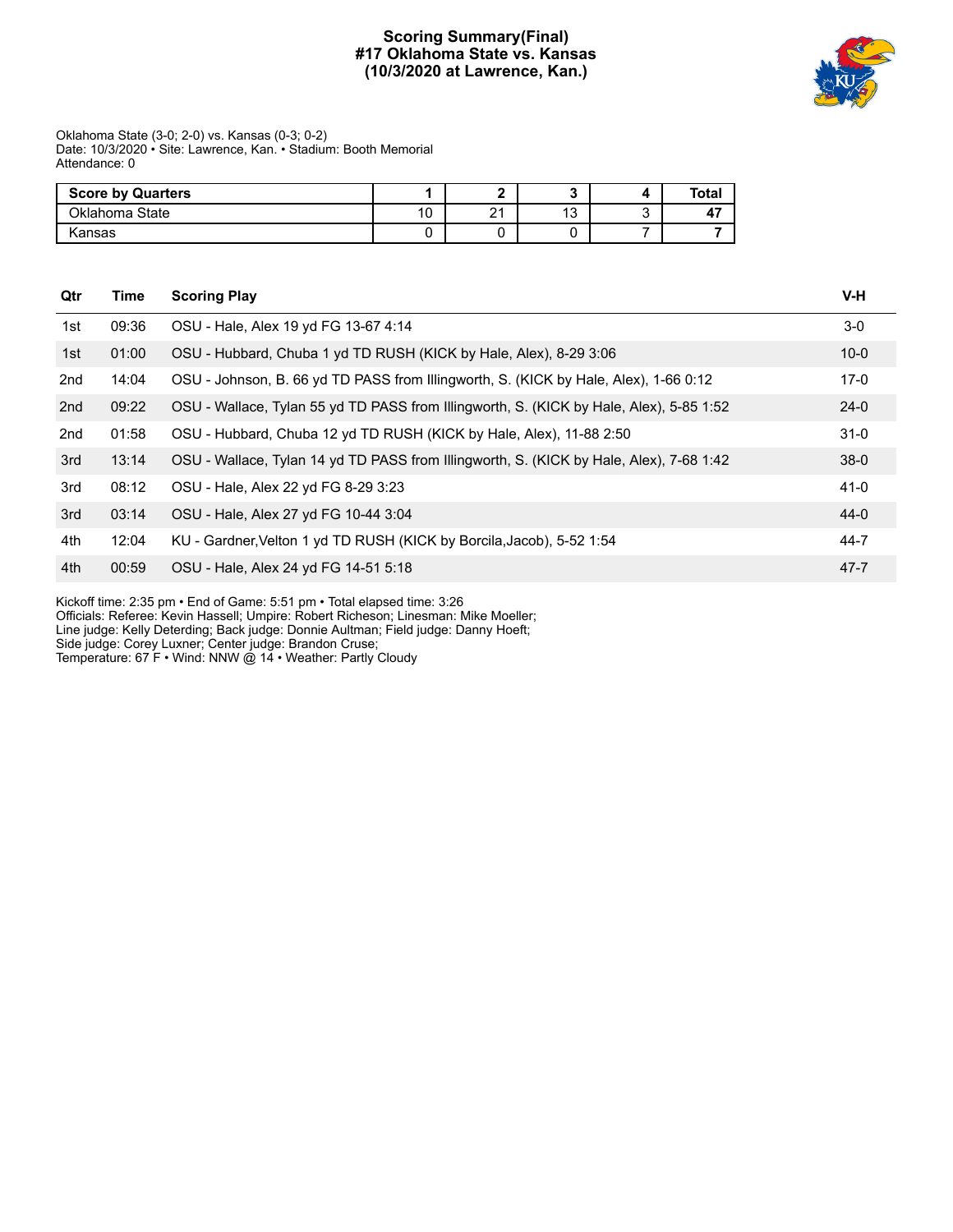# **Team Statistics(Final) #17 Oklahoma State vs. Kansas (10/3/2020 at Lawrence, Kan.)**



|                                  | OSU              | KU             |
|----------------------------------|------------------|----------------|
| <b>FIRST DOWNS</b>               | 31               | 12             |
| Rushing                          | 20               | $\,6$          |
| Passing                          | 10               | 5              |
| Penalty                          | $\mathbf{1}$     | $\mathbf{1}$   |
| <b>NET YARDS RUSHING</b>         | 295              | 101            |
| <b>Rushing Attempts</b>          | 60               | 40             |
| Average Per Rush                 | 4.9              | 2.5            |
| Rushing Touchdowns               | $\boldsymbol{2}$ | $\mathbf{1}$   |
| <b>Yards Gained Rushing</b>      | 323              | 135            |
| Yards Lost Rushing               | 28               | 34             |
| <b>NET YARDS PASSING</b>         | 298              | 92             |
| Completions-Attempts-Int         | 20-30-0          | $14 - 24 - 1$  |
| Average Per Attempt              | 9.9              | 3.8            |
| Average Per Completion           | 14.9             | 6.6            |
| Passing Touchdowns               | 3                | 0              |
| <b>TOTAL OFFENSIVE YARDS</b>     | 593              | 193            |
| Total offensive plays            | 90               | 64             |
| Average Gain Per Play            | 6.6              | 3.0            |
| Fumbles: Number-Lost             | $1 - 0$          | $1 - 0$        |
| Penalties: Number-Yards          | $5 - 35$         | $3 - 17$       |
| <b>PUNTS-YARDS</b>               | 4-148            | 9-357          |
| Average Yards Per Punt           | 37.0             | 39.7           |
| Net Yards Per Punt               | 37.0             | 38.9           |
| Inside 20                        | $\overline{2}$   | $\overline{4}$ |
| 50+ Yards                        | 0                | $\overline{2}$ |
| <b>Touchbacks</b>                | 0                | $\pmb{0}$      |
| Fair catch                       | 3                | 6              |
| <b>KICKOFFS-YARDS</b>            | 10-606           | $2 - 107$      |
| Average Yards Per Kickoff        | 60.6             | 53.5           |
| Net Yards Per Kickoff            | 59.7             | $-26.5$        |
| <b>Touchbacks</b>                | $\overline{2}$   | -1             |
| Punt returns: Number-Yards-TD    | $2 - 7 - 0$      | $0 - 0 - 0$    |
| Average Per Return               | 3.5              | $\Omega$       |
| Kickoff returns: Number-Yards-TD | $1 - 9 - 0$      | 8-160-0        |
| Average Per Return               | 9                | 20             |
| Interceptions: Number-Yards-TD   | $1 - 9 - 0$      | $0 - 0 - 0$    |
| Fumble Returns: Number-Yards     |                  |                |
| <b>Miscellaneous Yards</b>       | 0                | 0              |
| Possession Time                  | 31:54            | 28:06          |
| 1st Quarter                      | 08:54            | 06:06          |
| 2nd Quarter                      | 06:49            | 08:11          |
| 3rd Quarter                      | 08:13            | 06:47          |
| 4th Quarter                      | 07:58            | 07:02          |
| <b>Third-Down Conversions</b>    | 9 of 18          | 1 of 14        |
| Fourth-Down Conversions          | 1 of 1           | $1$ of $3$     |
| Red Zone Scores-Chances          | 7 of 7           | 1 of 1         |
| <b>Touchdowns</b>                | 3                | $\mathbf{1}$   |
| <b>Field Goals</b>               | 4 of 4           | $0$ of $0$     |
| Sacks By: Number-Yards           | $4 - 23$         | $2 - 17$       |
| <b>PAT Kicks</b>                 | $5-5$            | $1 - 1$        |
| <b>Field Goals</b>               | 4 of 4           | of             |
| Points off turnovers             | 0                | $\mathbf 0$    |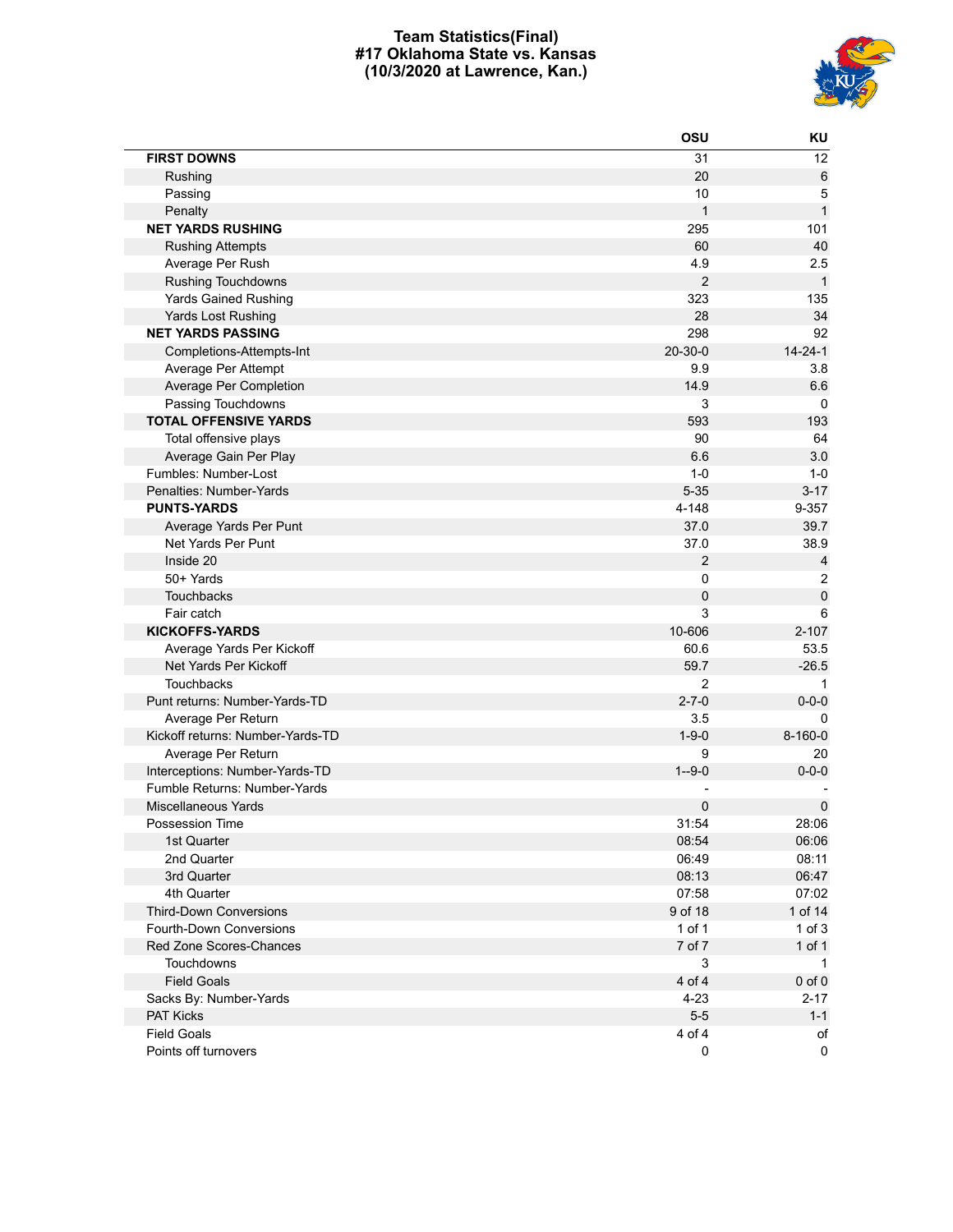# **Individual Statistics(Final) #17 Oklahoma State vs. Kansas (10/3/2020 at Lawrence, Kan.)**



# **Oklahoma State Kansas**

| <b>Rushing</b>     |                |                | No.            | Gain           |    |      | Loss     | Net            |      | TD             |      | Lg             |    | Avg            |
|--------------------|----------------|----------------|----------------|----------------|----|------|----------|----------------|------|----------------|------|----------------|----|----------------|
| Hubbard, Chuba     |                |                | 20             | 145            |    |      | 0        | 145            |      | 2              |      | 28             |    | 7.3            |
| Jackson, Dezmon    |                |                | 10             |                | 91 |      | 0        | 91             |      | 0              |      | 34             |    | 9.1            |
| Brown, LD          |                |                | 8              |                | 38 |      | 1        | 37             |      | 0              |      | 15             |    | 4.6            |
| Richardson, D.     |                |                | 12             |                | 30 |      | 3        | 27             |      | 0              |      | 6              |    | 2.3            |
| Cooper, Micah      |                |                | 3              |                | 11 |      | 0        | 11             |      | 0              |      | 5              |    | 3.7            |
| TEAM               |                |                | $\overline{2}$ |                | 0  |      | 7        |                | $-7$ | 0              |      | 0              |    | $-3.5$         |
| Illingworth, S.    |                |                | 5              |                | 8  |      | 17       |                | -9   | 0              |      | 4              |    | $-1.8$         |
| <b>Totals</b>      |                |                | 60             | 323            |    |      | 28       | 295            |      | $\overline{2}$ |      | 34             |    | 4.9            |
| <b>Passing</b>     |                |                | $C-A-I$        |                |    | Yds  |          | TD             |      | Long           |      |                |    | <b>Sack</b>    |
| Illingworth, S.    |                |                | $17 - 23 - 0$  |                |    | 265  |          | 3              |      |                | 66   |                |    | 2              |
| Bullock, Ethan     |                |                | $3 - 7 - 0$    |                |    | 33   |          | 0              |      |                | 15   |                |    | 0              |
| <b>Totals</b>      |                |                | $20 - 30 - 0$  |                |    | 298  |          | 3              |      |                | 66   |                |    | $\overline{2}$ |
| <b>Receiving</b>   |                |                |                | No.            |    |      | Yards    | TD             |      |                | Long |                |    | Tgt            |
| Wallace, Tylan     |                |                |                | 9              |    |      | 148      | $\overline{2}$ |      |                |      | 55             |    | 11             |
| Johnson, B.        |                |                |                | 4              |    |      | 74       | 1              |      |                |      | 66             |    | 5              |
| Brown, LD          |                |                |                | $\overline{2}$ |    |      | 22       | 0              |      |                |      | 19             |    | 2              |
| Stoner, Dillon     |                |                |                | 2              |    |      | 21       | 0              |      |                |      | 11             |    | 3              |
| Owens, Rashod      |                |                |                | $\overline{2}$ |    |      | 19       | 0              |      |                |      | 15             |    | $\overline{2}$ |
| Anderson, Dee      |                |                |                | 1              |    |      | 14       | 0              |      |                |      | 14             |    | 3              |
| <b>Totals</b>      |                |                |                | 20             |    |      | 298      | 3              |      |                |      | 66             |    | 30             |
| <b>Punting</b>     |                | No.            |                | Yds            |    | Avg  |          | Long           |      |                |      | In20           |    | TВ             |
| Hutton, Tom        |                | 4              |                | 148            |    | 37.0 |          |                | 45   |                |      | 2              |    | 0              |
| <b>Totals</b>      |                |                |                |                |    |      |          |                |      |                |      |                |    |                |
|                    |                | 4              |                | 148            |    | 37.0 |          |                | 45   |                |      | $\overline{2}$ |    | 0              |
|                    |                | Punt           |                |                |    |      | Kickoff  |                |      |                |      | Intercept      |    |                |
| <b>Returns</b>     | No             | Yds            | Lg             |                | No |      | Yds      | Lg             |      | No             |      | Yds            |    | Lg             |
| Wolf, Landon       | 0              | 0              |                | 0              |    | 1    | 9        | 9              |      |                | 0    |                | 0  | 0              |
| Harper, Devin      | 0              | 0              |                | 0              |    | 0    | 0        | 0              |      |                | 1    |                | -9 | 0              |
| Stoner, Dillon     | $\overline{2}$ | 7              |                | 7              |    | 0    | 0        | 0              |      |                | 0    |                | 0  | 0              |
| <b>Totals</b>      | $\overline{2}$ | $\overline{7}$ |                | 7              |    | 1    | 9        | 9              |      |                | 1    |                | -9 | 0              |
| <b>Field goals</b> |                | Qtr            | <b>Time</b>    |                |    | Dist |          |                |      |                |      | <b>Result</b>  |    |                |
| Hale, Alex         | 1st            |                | 09:36          |                |    |      | 19 yards |                |      |                | good |                |    |                |
| Hale, Alex         | 3rd            |                | 08:12          |                |    |      | 22 yards |                |      |                | good |                |    |                |
| Hale, Alex         | 3rd            |                | 03:14          |                |    |      | 27 yards |                |      |                | good |                |    |                |
| Hale, Alex         | 4th            |                | 00:59          |                |    |      | 24 yards |                |      |                | good |                |    |                |
| <b>Kickoffs</b>    |                | No.            |                | Yards          |    |      |          | Avg            |      |                | TB   |                | OB |                |
| Hale, Alex         |                | 6              |                | 355 yards      |    |      |          | 59.2           |      |                | 1    |                | 0  |                |
| McClure, Jake      |                | 4              |                | 251 yards      |    |      |          | 62.8           |      |                | 1    |                | 0  |                |
| All-purpose        |                |                |                | Run            |    | Rcv  |          | KR             | PR   |                | IR   |                |    | Total          |
| Wallace, Tylan     |                |                |                | 0              |    | 148  |          | 0              |      | 0              | 0    |                |    | 148            |
| Hubbard, Chuba     |                |                |                | 145            |    |      | 0        | 0              |      | 0              | 0    |                |    | 145            |
| Jackson, Dezmon    |                |                |                | 91             |    |      | 0        | 0              |      | 0              | 0    |                |    | 91             |
| Johnson, B.        |                |                |                | 0              |    | 74   |          | 0              |      | 0              | 0    |                |    | 74             |

| <b>Rushing</b>     |                | No.                          | Gain           |           | Loss                 | <b>Net</b>  | TD   |               | Lg             | Avg              |
|--------------------|----------------|------------------------------|----------------|-----------|----------------------|-------------|------|---------------|----------------|------------------|
| Hishaw, Daniel     |                | 5                            | 51             |           | 0                    | 51          |      | 0             | 15             | 10.2             |
| Williams, Pooka    |                | 14                           | 33             |           | 1                    | 32          |      | 0             | 8              | 2.3              |
| Gardner, Velton    |                | 11                           | 37             |           | 6                    | 31          |      | 1             | 17             | 2.8              |
| Daniels, Jalon     |                | 4                            | 10             |           | 6                    | 4           |      | 0             | 6              | 1                |
| Kendrick, Miles    |                | 6                            | 4              |           | 21                   | $-17$       |      | 0             | $\overline{c}$ | $-2.8$           |
| <b>Totals</b>      |                | 40                           | 135            |           | 34                   | 101         |      | 1             | 17             | $\overline{2.5}$ |
| <b>Passing</b>     |                | C-A-I                        |                | Yds       |                      | TD          |      | Long          |                | Sack             |
| Daniels, Jalon     |                |                              |                |           |                      |             |      |               |                | 1                |
| Kendrick, Miles    |                | $3 - 5 - 0$<br>$11 - 19 - 1$ |                |           | $\overline{2}$<br>90 | 0<br>0      |      | 5<br>30       |                | 3                |
| <b>Totals</b>      |                | $14 - 24 - 1$                |                |           |                      |             |      |               |                | 4                |
|                    |                |                              |                |           | 92                   | 0           |      | 30            |                |                  |
| Receiving          |                |                              | No.            | Yards     |                      | TD          |      | Long          |                | <b>Tgt</b>       |
| Lassiter, K.       |                |                              | 4              |           | 43                   | 0           |      |               | 30             | 6                |
| Arnold, L.         |                |                              | 3              |           | 20                   | 0           |      |               | 11             | 4                |
| Williams, T.       |                |                              | 3              |           | 16                   | 0           |      |               | 7              | 6                |
| Parchment, A.      |                |                              | $\overline{2}$ |           | 7                    | 0           |      |               | 5              | 3                |
| Gardner, Velton    |                |                              | 1              |           | 5                    | 0           |      |               | 5              | 1                |
| Miles, Ben         |                |                              | 1              |           | 1                    | 0           |      |               | 1              | 1                |
| <b>Totals</b>      |                |                              | 14             |           | 92                   | 0           |      |               | 30             | $\overline{22}$  |
| <b>Punting</b>     |                | No.                          | Yds            |           | Avg                  |             | Long |               | In20           | TB               |
| Thompson, Kyle     |                | 9                            | 357            |           | 39.7                 |             | 52   |               | 4              | 0                |
| <b>Totals</b>      |                | 9                            | 357            |           | 39.7                 |             | 52   |               | 4              | 0                |
|                    |                | Punt                         |                |           | <b>Kickoff</b>       |             |      |               | Intercept      |                  |
| <b>Returns</b>     | No             | Yds                          | Lg             | <b>No</b> | Yds                  | Lg          |      | <b>No</b>     | Yds            | Lg               |
| Williams, Pooka    | 0              | 0                            | 0              | 6         | 105                  | 31          |      | 0             |                | 0<br>0           |
| Horne, Jamahl      | 0              | 0                            | 0              | 2         | 55                   | 30          |      | 0             |                | 0<br>0           |
| <b>Totals</b>      | 0              | 0                            | 0              | 8         | 160                  | 31          |      | 0             |                | 0<br>0           |
| <b>Field goals</b> |                | Qtr                          | <b>Time</b>    |           |                      | <b>Dist</b> |      | <b>Result</b> |                |                  |
|                    |                |                              |                |           |                      |             |      |               |                |                  |
|                    |                |                              |                |           |                      |             |      |               |                |                  |
| <b>Kickoffs</b>    | No.            |                              | Yards          |           |                      | Avg         |      | ТB            |                | OВ               |
| Jones.Liam         | $\overline{2}$ |                              | 107 yards      |           |                      | 53.5        |      | 1             | 0              |                  |

| All-purpose     | Run | Rcv | KR.      | PR | IR           | Total |
|-----------------|-----|-----|----------|----|--------------|-------|
| Williams, Pooka | 32  | O   | 105      |    | O            | 137   |
| Horne, Jamahl   | O   | O   | 55       |    | $\mathbf{I}$ | 55    |
| Hishaw, Daniel  | 51  | O   | O        |    |              | 51    |
| Lassiter, K.    | 0   | 43  | $^{(1)}$ |    |              | 43    |

FUMBLES: Oklahoma State- TEAM 1-0 . Kansas- Kendrick,Miles 1-0 .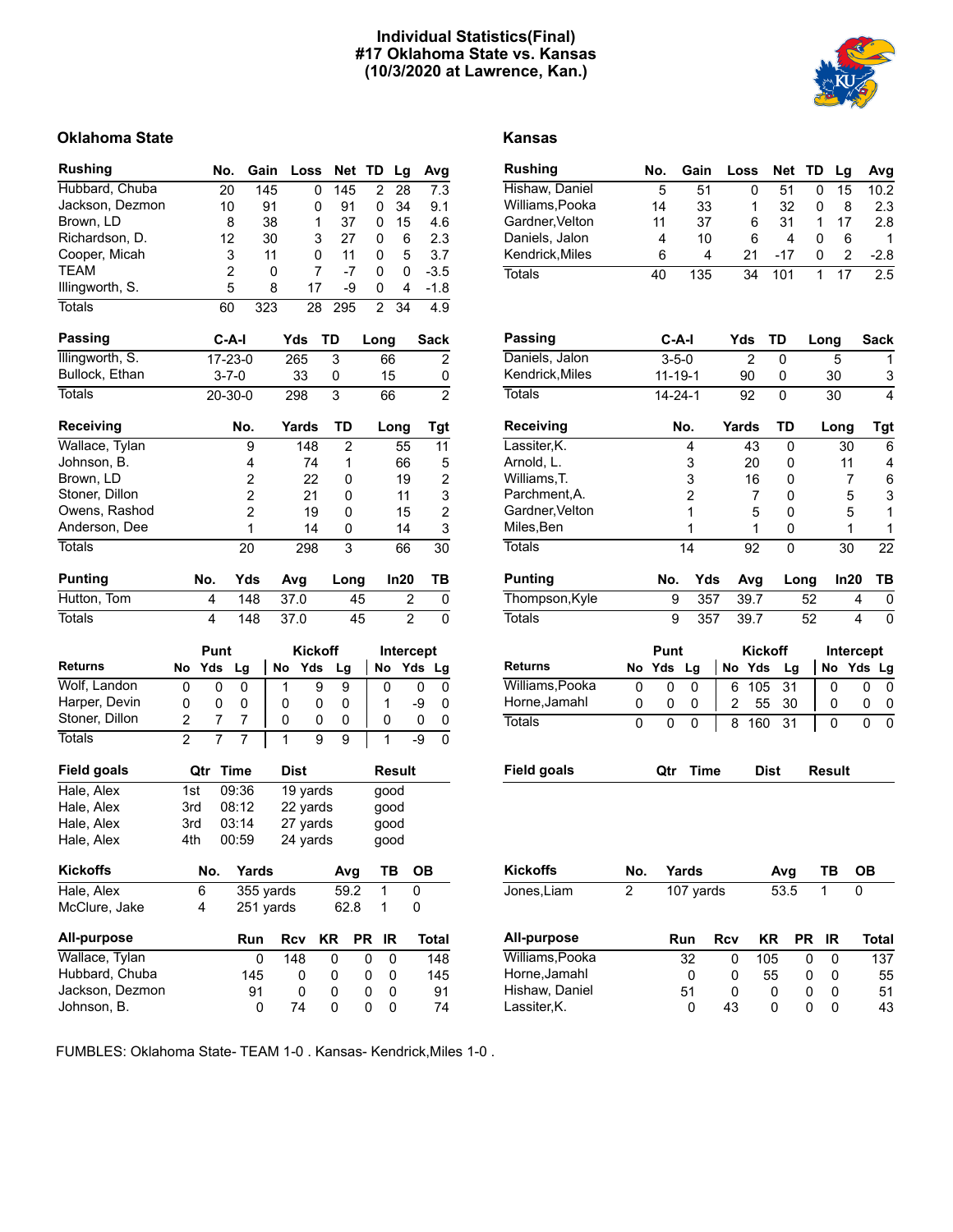# **Defensive Statistics(Final) #17 Oklahoma State vs. Kansas (10/3/2020 at Lawrence, Kan.)**



| #              | <b>Oklahoma State</b> | Solo                    | Ast                       | <b>Total</b>            | Sacks-Yds                | <b>TFL-Yds</b>               | FF                           | FR-Yds                   | Int-Yds                  | <b>BrUp</b>                  | <b>Blks</b>                  | QBH                                              |
|----------------|-----------------------|-------------------------|---------------------------|-------------------------|--------------------------|------------------------------|------------------------------|--------------------------|--------------------------|------------------------------|------------------------------|--------------------------------------------------|
| 7              | Ogbongbemiga, A       | 3                       | $\overline{2}$            | 5                       |                          | $0.5 - 1$                    |                              |                          |                          |                              |                              |                                                  |
| 81             | Lacy, Tyler           | $\mathbf{1}$            | 3                         | 4                       |                          | $\blacksquare$               | $\overline{\phantom{a}}$     |                          |                          |                              |                              | $\mathbf{1}$                                     |
|                | 16 Harper, Devin      | 4                       | 0                         | 4                       | $1.0 - 3$                | $1.0 - 3$                    |                              | $\blacksquare$           | $1 - 9$                  | $\overline{\phantom{a}}$     |                              |                                                  |
| 44             | Farrar, Kamryn        | 3                       | 1                         | 4                       |                          | $\overline{\phantom{a}}$     | $\overline{\phantom{a}}$     |                          | $\overline{\phantom{a}}$ | $\overline{\phantom{a}}$     | $\blacksquare$               |                                                  |
| 0              | Holmes, C.            | 2                       | 1                         | 3                       |                          | $\overline{\phantom{a}}$     | $\overline{\phantom{a}}$     | $\overline{\phantom{a}}$ | $\overline{\phantom{a}}$ | $\mathbf 1$                  | $\overline{\phantom{a}}$     |                                                  |
| 1X             | Bundage, Calvin       | $\mathbf{1}$            | $\overline{2}$            | $\mathsf 3$             | $1.0 - 4$                | $1.5 - 5$                    | $\overline{\phantom{a}}$     | $\blacksquare$           | $\overline{\phantom{0}}$ | $\overline{\phantom{a}}$     |                              |                                                  |
| 5J             | Sherman, R.           | 3                       | 0                         | 3                       |                          | ÷                            | $\overline{\phantom{a}}$     | $\overline{\phantom{a}}$ | $\overline{\phantom{a}}$ | $\overline{\phantom{a}}$     | $\overline{\phantom{a}}$     | $\overline{\phantom{a}}$                         |
|                | 12 Williams, K.       | 2                       | $\mathbf{1}$              | 3                       | $\overline{\phantom{a}}$ | $\qquad \qquad -$            | $\overline{\phantom{a}}$     | $\blacksquare$           | $\blacksquare$           | $\overline{\phantom{a}}$     |                              |                                                  |
| 18             | Flanagan, Sean        | 1                       | 2                         | $\mathfrak{S}$          |                          | $1.0 - 1$                    | $\blacksquare$               | $\blacksquare$           | $\overline{\phantom{a}}$ | $\overline{\phantom{a}}$     | $\overline{\phantom{a}}$     | $\overline{\phantom{a}}$                         |
|                | 25 Taylor II, J.      | 3                       | $\pmb{0}$                 | 3                       |                          | $\overline{\phantom{0}}$     | $\overline{\phantom{a}}$     | $\blacksquare$           | $\blacksquare$           | $\overline{\phantom{a}}$     |                              |                                                  |
| 31             | Harvell-Peel, K       | 3                       | 0                         | 3                       |                          | $\overline{\phantom{a}}$     | $\overline{\phantom{a}}$     | $\blacksquare$           | $\blacksquare$           | $\overline{\phantom{a}}$     | $\blacksquare$               | $\overline{\phantom{a}}$                         |
| 91             | Irby, Tyren           | 3                       | 0                         | $\mathsf 3$             | $1.0 - 5$                | $2.0 - 6$                    | $\mathbf{1}$                 | $\overline{\phantom{a}}$ | $\overline{\phantom{a}}$ | $\overline{\phantom{a}}$     |                              |                                                  |
|                | 92 Murray, Cameron    | 1                       | 2                         | 3                       |                          | $\overline{\phantom{a}}$     | $\blacksquare$               | $\blacksquare$           | $\blacksquare$           | $\overline{\phantom{a}}$     | $\blacksquare$               | $\overline{\phantom{a}}$                         |
|                | 3X Sterling, Tre      | 2                       | $\pmb{0}$                 | $\overline{2}$          |                          | $\overline{\phantom{a}}$     | $\overline{\phantom{a}}$     |                          | $\overline{\phantom{a}}$ | $\overline{\phantom{a}}$     |                              |                                                  |
| 20             | Rodriguez, M.         | $\overline{2}$          | 0                         | $\overline{2}$          |                          | $1.0 - 5$                    | $\overline{\phantom{a}}$     | $\blacksquare$           | $\overline{\phantom{a}}$ | $\overline{\phantom{a}}$     | $\overline{\phantom{a}}$     | $\overline{\phantom{a}}$                         |
|                | 22 Jones, Demarco     | $\overline{2}$          | 0                         | $\overline{2}$          |                          | $\overline{\phantom{0}}$     | $\overline{\phantom{a}}$     | $\blacksquare$           | $\overline{\phantom{a}}$ | $\overline{\phantom{a}}$     |                              |                                                  |
|                | 36 Dizadare, N.       | 1                       | 1                         | $\overline{2}$          |                          |                              | $\overline{\phantom{a}}$     | $\overline{\phantom{a}}$ | $\overline{\phantom{a}}$ | $\overline{\phantom{a}}$     | $\overline{\phantom{a}}$     | $\overline{\phantom{a}}$                         |
|                | 40 Martin, Brock      | $\mathbf{1}$            | $\mathbf{1}$              | $\overline{2}$          |                          | $0.5 - 2$                    | $\blacksquare$               | $\overline{a}$           | $\blacksquare$           | $\overline{\phantom{a}}$     | $\blacksquare$               |                                                  |
|                | 94 Ford, Trace        | $\overline{2}$          | 0                         | $\overline{2}$          | $1.0 - 11$               | $1.0 - 11$                   | $\overline{\phantom{a}}$     | $\blacksquare$           | $\overline{\phantom{a}}$ | $\mathbf 1$                  | $\overline{\phantom{a}}$     | $\overline{\phantom{a}}$                         |
|                | 95 Antwine, Israel    | $\mathbf{1}$            | $\mathbf{1}$              | $\overline{2}$          | $\overline{\phantom{a}}$ | $1.0 - 1$                    | $\blacksquare$               | $\blacksquare$           | $\blacksquare$           | $\overline{\phantom{a}}$     | $\blacksquare$               |                                                  |
|                | 97 Fofana, Amadou     | 0                       | 2                         | $\overline{2}$          |                          | $0.5 - 2$                    | $\overline{\phantom{a}}$     | $\blacksquare$           | $\overline{\phantom{a}}$ | $\overline{\phantom{a}}$     | $\overline{\phantom{a}}$     | $\overline{\phantom{a}}$                         |
|                | 0X Brown, LD          | $\mathbf{1}$            | $\pmb{0}$                 | $\mathbf{1}$            |                          | $\blacksquare$               | $\overline{\phantom{a}}$     | $\blacksquare$           | $\overline{\phantom{a}}$ | $\overline{\phantom{a}}$     | $\blacksquare$               |                                                  |
|                | 4X Black, Korie       | 1                       | 0                         | 1                       |                          |                              |                              | $\blacksquare$           | $\overline{\phantom{a}}$ |                              | $\blacksquare$               | $\overline{\phantom{a}}$                         |
|                | 6X Muhammad, J.       | $\mathbf{1}$            |                           | $\mathbf{1}$            |                          | $\overline{\phantom{a}}$     | $\overline{\phantom{a}}$     |                          |                          | $\overline{\phantom{a}}$     |                              |                                                  |
|                | 8H Schultz, Jake      | 1                       | 0                         | $\mathbf 1$             |                          | $\overline{\phantom{a}}$     | $\overline{\phantom{a}}$     | $\blacksquare$           | $\blacksquare$           | $\overline{\phantom{a}}$     | $\blacksquare$               |                                                  |
|                | 13 Harper, Thomas     | $\mathbf{1}$            | 0                         |                         | $\overline{\phantom{a}}$ | $\overline{\phantom{a}}$     | $\overline{\phantom{a}}$     |                          | $\overline{\phantom{a}}$ | $\overline{\phantom{a}}$     | $\overline{\phantom{a}}$     | $\overline{\phantom{a}}$                         |
|                | 56 Ross, Xavier       |                         | 0                         | $\mathbf{1}$            |                          | $\overline{\phantom{a}}$     | $\overline{\phantom{a}}$     |                          | $\overline{\phantom{a}}$ | $\overline{\phantom{a}}$     | $\blacksquare$               |                                                  |
|                | 99 Asi, Sione         | 0<br>$\mathbf{1}$       | 1                         | $\mathbf 1$             |                          |                              | $\overline{\phantom{a}}$     | $\blacksquare$           | $\overline{\phantom{a}}$ | $\overline{\phantom{a}}$     | $\overline{\phantom{a}}$     |                                                  |
|                | 2X McCalister, T.     |                         | $\pmb{0}$                 | $\mathbf{1}$            |                          | $1.0 - 2$                    | $\blacksquare$               | $\overline{\phantom{a}}$ | $\overline{\phantom{a}}$ |                              |                              |                                                  |
|                |                       |                         |                           |                         |                          |                              | $\qquad \qquad \blacksquare$ |                          |                          | 1                            |                              |                                                  |
|                | <b>Totals</b>         | 47                      | 20                        | 67                      | $4 - 23$                 | 11.0-39                      | 1                            | $0-0$                    | $1 - 9$                  | $\mathbf{3}$                 | $\mathbf 0$                  | $\mathbf{1}$                                     |
|                | # Kansas              | Solo                    | Ast                       | <b>Total</b>            | Sacks-Yds                | <b>TFL-Yds</b>               | FF                           | FR-Yds                   | Int-Yds                  | <b>BrUp</b>                  | <b>Blks</b>                  | QBH                                              |
| 1              | Logan, Kenny          | 8                       | 4                         | 12                      |                          |                              |                              |                          |                          | 1                            |                              |                                                  |
|                | 7F Ferguson, Davon    | 8                       | $\ensuremath{\mathsf{3}}$ | 11                      | $\blacksquare$           | $1.5 - 1$                    |                              |                          |                          |                              |                              |                                                  |
| 41             | Channel, Nick         | 6                       | $\overline{2}$            |                         |                          |                              |                              |                          |                          |                              |                              |                                                  |
|                | 18 Feaster, Denzel    |                         |                           | 8                       | $1.0 - 9$                | $1.5 - 10$                   |                              | $\overline{a}$           |                          | $\overline{a}$               |                              |                                                  |
|                |                       | 4                       | $\mathfrak{S}$            | $\overline{7}$          | $\overline{a}$           | $1.0 - 1$                    |                              |                          |                          |                              |                              |                                                  |
|                | 34 Betts, Nate        | 4                       | $\overline{\mathbf{c}}$   | 6                       |                          | $\overline{\phantom{0}}$     |                              |                          |                          |                              |                              |                                                  |
| $\overline{2}$ | Harris, Corione       | 4                       | $\pmb{0}$                 | 4                       | $\overline{\phantom{a}}$ | $\overline{\phantom{a}}$     | $\qquad \qquad \blacksquare$ | $\overline{a}$           |                          | $\qquad \qquad \blacksquare$ | $\qquad \qquad \blacksquare$ |                                                  |
|                | 14 Parker, Steven     | $\sqrt{2}$              | $\overline{2}$            | 4                       | $\overline{a}$           | $\blacksquare$               | $\overline{\phantom{a}}$     | $\overline{a}$           | $\overline{\phantom{a}}$ | $\blacksquare$               | $\overline{\phantom{a}}$     | $\overline{\phantom{a}}$                         |
|                | 95 Terry, DaJon       | 3                       | $\mathbf{1}$              | 4                       | $1.0 - 8$                | $1.0 - 8$                    | $\overline{\phantom{a}}$     | $\overline{a}$           |                          | $\qquad \qquad \blacksquare$ | $\overline{\phantom{a}}$     |                                                  |
|                | 4J Jones, Elijah      | 2                       | $\mathbf{1}$              | 3                       | $\blacksquare$           | $1.0 - 1$                    | $\overline{\phantom{a}}$     | $\overline{a}$           | $\overline{\phantom{a}}$ | $\overline{\phantom{a}}$     | $\overline{a}$               | $\overline{\phantom{a}}$                         |
|                | 15 Johnson, Kyron     | $\mathbf 1$             | $\mathbf{2}$              | 3                       | $\overline{\phantom{a}}$ | $\overline{\phantom{0}}$     | $\overline{\phantom{a}}$     | $\overline{a}$           |                          | $\overline{\phantom{0}}$     | $\overline{\phantom{a}}$     |                                                  |
|                | 22 Mayberry, Duece    | 1                       | $\overline{2}$            | 3                       | $\overline{\phantom{a}}$ | $\overline{\phantom{0}}$     | $\overline{a}$               | $\overline{a}$           | $\overline{\phantom{a}}$ | $\overline{a}$               | -                            | F<br>$\overline{\phantom{a}}$                    |
|                | 37 Hatcher, Hayden    | 3                       | $\pmb{0}$                 | 3                       | $\overline{\phantom{a}}$ | $1.0 - 1$                    | $\overline{\phantom{a}}$     | $\overline{\phantom{a}}$ |                          | $\overline{\phantom{0}}$     | $\overline{\phantom{a}}$     |                                                  |
|                | 43 Dineen, Jay        | $\sqrt{2}$              | $\mathbf 1$               | 3                       | $\blacksquare$           |                              | $\overline{a}$               | $\overline{a}$           | $\overline{\phantom{a}}$ | $\qquad \qquad \blacksquare$ | $\overline{\phantom{a}}$     | $\overline{a}$<br>$\overline{\phantom{a}}$       |
|                | 50 Harris, Marcus     | $\mathbf 1$             | $\mathbf{2}$              | 3                       | $\overline{\phantom{a}}$ | $\overline{\phantom{a}}$     | $\overline{\phantom{a}}$     | $\overline{\phantom{a}}$ | $\overline{\phantom{a}}$ | $\overline{\phantom{a}}$     | $\overline{\phantom{a}}$     |                                                  |
| 9              | Prunty, Karon         | 1                       | $\mathbf 1$               | $\overline{2}$          | $\overline{\phantom{a}}$ | $\overline{\phantom{0}}$     | $\overline{a}$               | $\overline{a}$           | $\overline{\phantom{a}}$ | $\mathbf{1}$                 | $\overline{\phantom{a}}$     | $\frac{1}{\sqrt{2}}$<br>$\overline{\phantom{a}}$ |
|                | 93 Burt, Sam          | $\overline{\mathbf{c}}$ | $\mathsf 0$               | $\overline{\mathbf{c}}$ | $\overline{\phantom{a}}$ | $\qquad \qquad \blacksquare$ | $\overline{\phantom{a}}$     | $\overline{\phantom{a}}$ |                          | $\qquad \qquad -$            | $\overline{\phantom{0}}$     |                                                  |
|                | 98 Sampson, Caleb     | $\sqrt{2}$              | $\pmb{0}$                 | $\overline{2}$          | $\overline{\phantom{a}}$ | $\overline{\phantom{0}}$     | $\overline{a}$               | $\overline{a}$           | $\overline{\phantom{a}}$ | $\blacksquare$               | $\overline{a}$               | -<br>$\overline{\phantom{a}}$                    |
|                | 1L Lewis, Johnquai    |                         |                           |                         | $\overline{\phantom{a}}$ |                              | $\overline{\phantom{a}}$     | $\overline{\phantom{a}}$ |                          | $\overline{\phantom{0}}$     | $\overline{\phantom{a}}$     |                                                  |
|                | 13 Dotson, RaMello    | $\mathbf 1$             | $\pmb{0}$                 | $\mathbf{1}$            | $\overline{\phantom{a}}$ | $\overline{\phantom{0}}$     | $\overline{a}$               | $\overline{a}$           | $\overline{\phantom{a}}$ | ÷                            | $\overline{a}$               | $\overline{a}$<br>$\overline{\phantom{a}}$       |
|                | 25 Flomo, Gayflor     | 1                       | 0                         | $\mathbf{1}$            | $\overline{\phantom{a}}$ | $\qquad \qquad \blacksquare$ | $\overline{\phantom{a}}$     | $\overline{\phantom{a}}$ | $\overline{\phantom{a}}$ | $\qquad \qquad \blacksquare$ | $\overline{\phantom{a}}$     |                                                  |
|                | 85 Kaufman, Hunter    | $\mathbf{1}$            | $\pmb{0}$<br>$\mathbf 1$  | $\mathbf{1}$            | $\blacksquare$           |                              | $\overline{a}$               | $\overline{a}$           | $\overline{\phantom{a}}$ | $\overline{\phantom{a}}$     | $\overline{\phantom{a}}$     | $\overline{\phantom{a}}$                         |
|                | 90 Robinson, Jerem    | 0                       | $\mathbf{1}$              | 1                       | $\overline{a}$           |                              |                              | $\overline{a}$           | $\overline{\phantom{a}}$ | $\overline{\phantom{a}}$     | $\overline{\phantom{a}}$     | $\overline{\phantom{a}}$                         |
|                | <b>Totals</b>         | $\pmb{0}$<br>57         | 28                        | $\mathbf 1$<br>85       | $2 - 17$                 | $7.0 - 22$                   | 0                            | $0-0$                    | $0-0$                    | $\overline{\mathbf{c}}$      | 0                            | $\pmb{0}$                                        |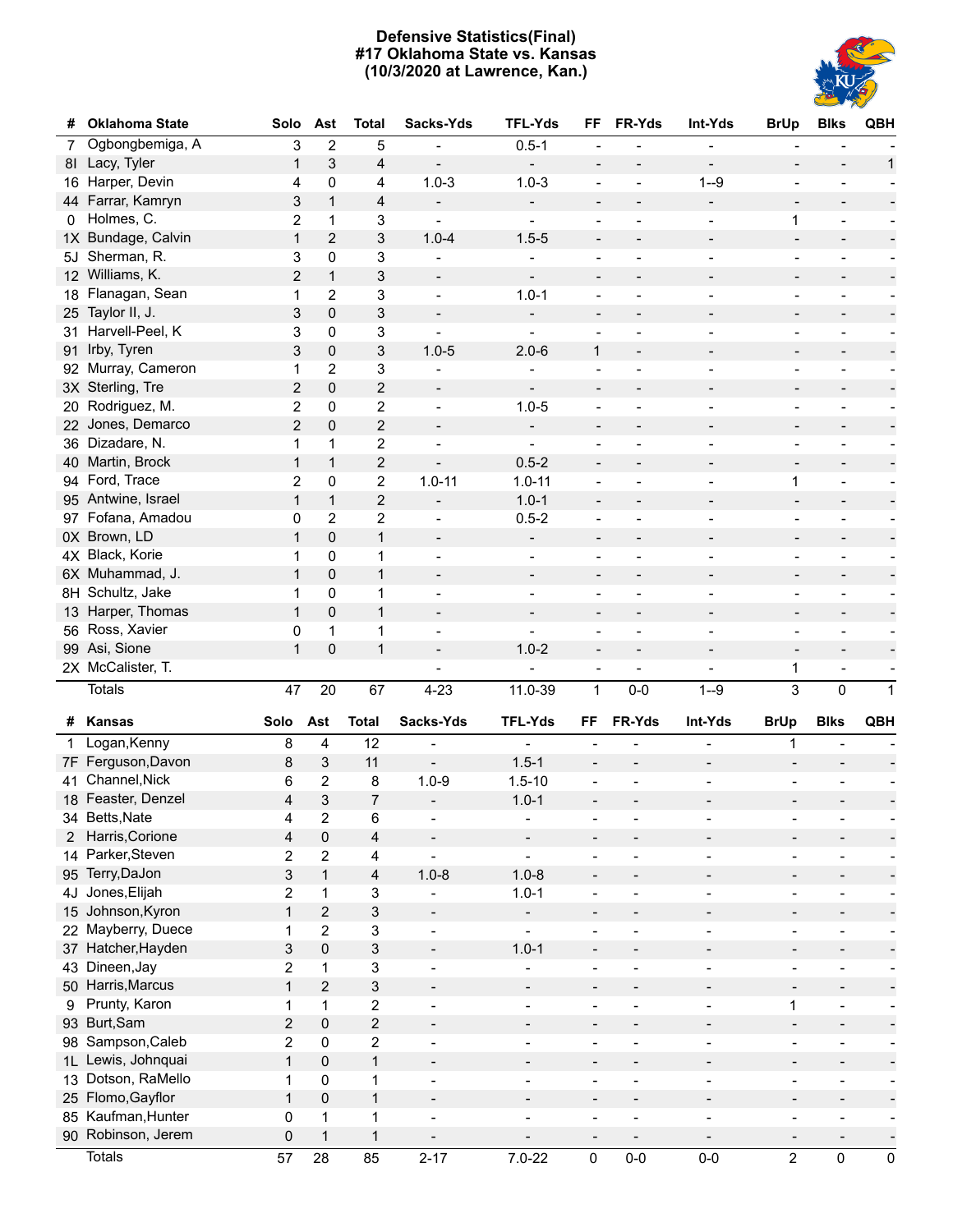# **Participation Report(Final) #17 Oklahoma State vs. Kansas (10/3/2020 at Lawrence, Kan.)**



# **Oklahoma State**

# **Kansas**

| Pos       | ##             | <b>OFFENSE</b>  | Pos          | ## | <b>OFFENSE</b>  |
|-----------|----------------|-----------------|--------------|----|-----------------|
| QB        | 1F             | Illingworth, S. | <b>RB</b>    | 1P | Williams, Pooka |
| WR.       | $\overline{2}$ | Wallace, Tylan  | QB           | 1D | Daniels, Jalon  |
| <b>WR</b> | 8X             | Johnson, B.     | <b>WR</b>    | 5  | Robinson, S.    |
| <b>WR</b> | 17             | Stoner, Dillon  | <b>WR</b>    | 8  | Lassiter, K.    |
| <b>RB</b> | 30             | Hubbard, Chuba  | <b>WR</b>    | 44 | Allen, Tabor    |
| C         | 50             | Schneider, Ry   | C            | 58 | Mane, Api       |
| LT        | 61             | Springfield, J. | LT           | 61 | Clark, Malik    |
| RG        | 70             | Woodard, Hunter | RT           | 68 | Bostick, Earl   |
| LG        | 72             | Sills, Josh     | LG           | 71 | Lott, Jacobi    |
| RT        | 73             | Jenkins, Teven  | RG           | 76 | Hughes, Chris   |
| <b>CW</b> | 89             | Woods, Jelani   | TЕ           | 87 | Luavasa, Jack   |
|           |                |                 |              |    |                 |
| Pos       | ##             | <b>DEFENSE</b>  | Pos          | ## | <b>DEFENSE</b>  |
| S         | 2X             | McCalister, T.  | $\mathsf{S}$ | 1  | Logan, Kenny    |
| S         | 3X             | Sterling, Tre   | CВ           | 4J | Jones, Elijah   |
| LВ        | 7              | Ogbongbemiga, A | S            | 7F | Ferguson, Davon |
| DE        | 81             | Lacy, Tyler     | СB           | 9  | Prunty, Karon   |
| CB        | 8              | Williams, R.    | LB           | 15 | Johnson, Kyron  |
| LB        | 20             | Rodriguez, M.   | LВ           | 18 | Feaster, Denzel |
| CB        | 24             | Bernard-Convers | NΒ           | 34 | Betts, Nate     |
| S         | 31             | Harvell-Peel, K | LB           | 41 | Channel, Nick   |
| DT        | 92             | Murray, Cameron | DT           | 93 | Burt, Sam       |
| DE        | 94             | Ford, Trace     | DE           | 98 | Sampson, Caleb  |

**Oklahoma State:** 0-Holmes, C.; 0X-Brown, LD; 1-Wolf, Landon; 1X-Bundage, Calvin; 2J-Richardson, D.; 4X-Black, Korie; 4-Martin, Tay; 5J-Sherman, R.; 6X-Muhammad, J.; 6-Bullock, Ethan; 8H-Schultz, Jake; 10-Owens, Rashod; 11-Anderson, Dee; 12-Williams, K.; 13-Harper, Thomas; 14-Session, Nick; 16-Harper, Devin; 18-Flanagan, Sean; 19-Hale, Alex; 22-Jones, Demarco; 25-Taylor II, J.; 26- Cooper, Micah; 27-Jackson, Dezmon; 29-Hutton, Tom; 35-Tuihalamaka, S.; 36-Dizadare, N.; 39-McClure, Jake; 40-Martin, Brock; 44- Farrar, Kamryn; 53-Hembrough, Matt; 56-Ross, Xavier; 59-Pohl, Brady; 60-Williams,Tyrese; 66-Michalski, Joe; 68-Miterko, Taylor; 71- Zaragoza, Zeke; 74-Wilson, Preston; 75-Russ, Eli; 80-Presley, B,; 84-Metcalf, Dayton; 87-Carter, Logan; 90-Cassity, Braden; 91-Irby, Tyren; 95-Antwine, Israel; 96-Walterscheid, K; 97-Fofana, Amadou; 99-Asi, Sione;

**Kansas:** 0G-Gardner,Velton; 1L-Lewis, Johnquai; 1B-Brown, Jordan; 1S-Mcbride, Steven; 2F-Fiorentino,Rob; 2M-McNerney,Cody; 2- Harris,Corione; 2A-Arnold, L.; 3K-Kendrick,Miles; 4-Parchment,A.; 6C-Codwell, Jack; 6K-Klusman,Logan; 10-Golightly, T.; 11- Naylor,Ezra; 13-Dotson, RaMello; 14-Parker,Steven; 16-Williams,T.; 20-Hishaw, Daniel; 22-Mayberry, Duece; 25-Flomo,Gayflor; 29- Miles,Ben; 33-Roe,Spencer; 37-Hatcher,Hayden; 39-Malbrough,Ryan; 43-Dineen,Jay; 46-Jones,Liam; 50-Harris,Marcus; 72- Lopeti,Adagio; 80-Thompson,Kyle; 81-McQueen,K.; 83-Borcila,Jacob; 85-Kaufman,Hunter; 88-Horne,Jamahl; 89-Fairchild,Maso; 90- Robinson, Jerem; 91-Arnold,Jelani; 92-Gagen,Donovan; 95-Terry,DaJon; 97-Caldwell, Kenea;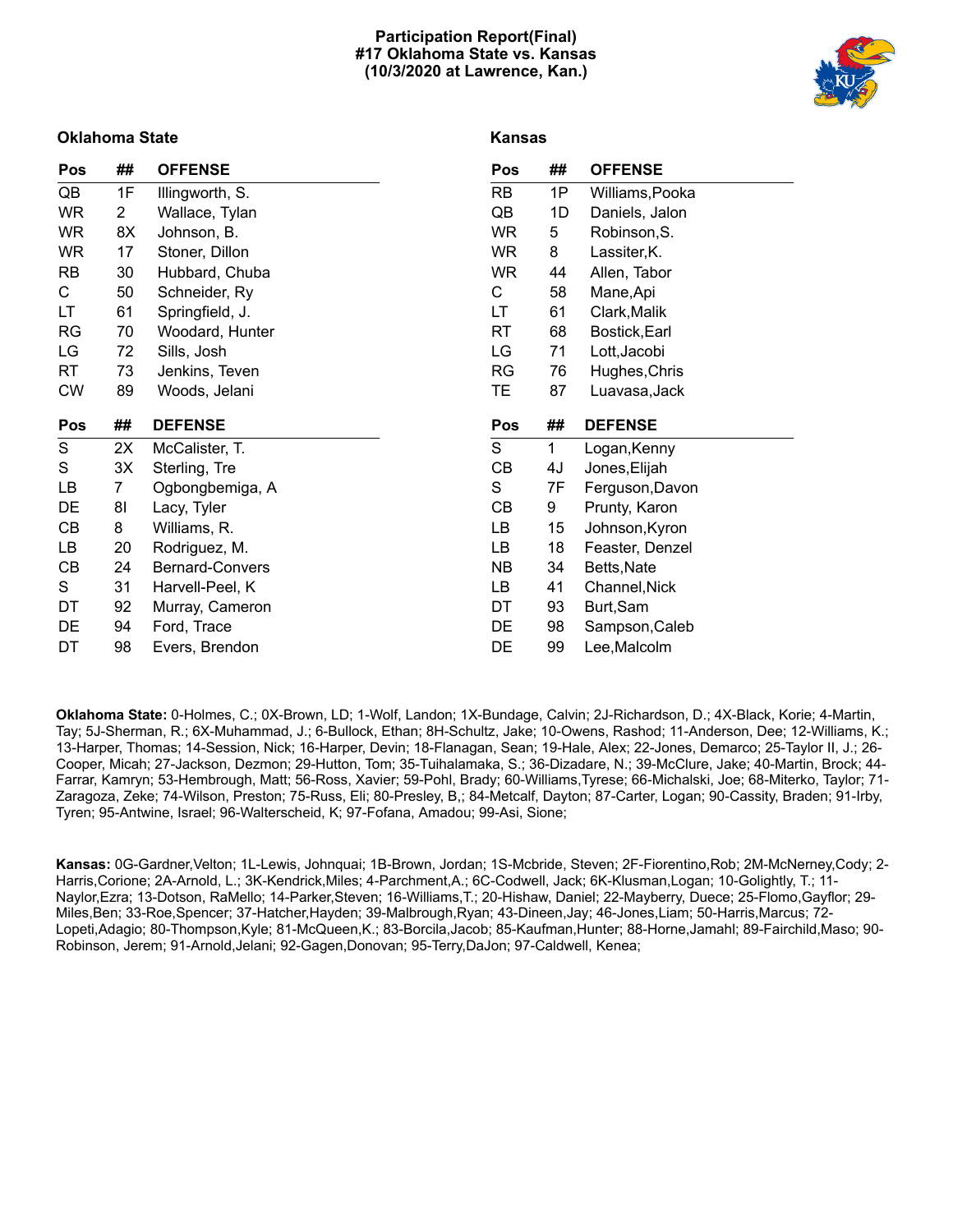# **Drive Chart (By Team)(Final) #17 Oklahoma State vs. Kansas (10/3/2020 at Lawrence, Kan.)**



|      |                 |                         | <b>Drive Started</b> |                 |                    |       | <b>Drive Ended</b> | <b>Consumed</b> |            |  |
|------|-----------------|-------------------------|----------------------|-----------------|--------------------|-------|--------------------|-----------------|------------|--|
| Team | Qtr             | Spot                    | Time                 | <b>Obtained</b> | Spot               | Time  | <b>How lost</b>    | <b>PI-Yds</b>   | <b>TOP</b> |  |
| OSU  | 1st             | <b>OSU31</b>            | 13:50                | <b>PUNT</b>     | <b>KU02</b>        | 09:36 | *FG                | $13 - 67$       | 4:14       |  |
| OSU  | 1st             | <b>OSU38</b>            | 07:43                | <b>PUNT</b>     | OSU <sub>45</sub>  | 06:09 | <b>PUNT</b>        | $5 - 7$         | 1:34       |  |
| OSU  | 1st             | <b>KU29</b>             | 04:06                | <b>PUNT</b>     | KU00               | 01:00 | *TD                | $8 - 29$        | 3:06       |  |
| OSU  | 2 <sub>nd</sub> | <b>OSU34</b>            | 14:16                | <b>PUNT</b>     | KU00               | 14:04 | $*TD$              | $1 - 66$        | 0:12       |  |
| OSU  | 2 <sub>nd</sub> | OSU <sub>15</sub>       | 11:14                | <b>PUNT</b>     | KU00               | 09:22 | *TD                | $5 - 85$        | 1:52       |  |
| OSU  | 2 <sub>nd</sub> | <b>OSU<sub>18</sub></b> | 07:38                | <b>PUNT</b>     | lOSU <sub>25</sub> | 06:12 | <b>PUNT</b>        | $3 - 7$         | 1:26       |  |
| OSU  | 2 <sub>nd</sub> | OSU <sub>12</sub>       | 04:48                | <b>PUNT</b>     | KU00               | 01:58 | *TD                | $11 - 88$       | 2:50       |  |
| OSU  | 2 <sub>nd</sub> | <b>OSU17</b>            | 00:29                | <b>INT</b>      | OSU <sub>15</sub>  | 00:00 | <b>HALF</b>        | $1 - -2$        | 0:29       |  |
| OSU  | 3rd             | OSU32                   | 14:56                | KO              | KU00               | 13:14 | *TD                | $7 - 68$        | 1:42       |  |
| OSU  | 3rd             | KU34                    | 11:35                | <b>DOWNS</b>    | KU05               | 08:12 | *FG                | $8 - 29$        | 3:23       |  |
| OSU  | 3rd             | OSU <sub>47</sub>       | 06:18                | <b>PUNT</b>     | KU09               | 03:14 | *FG                | $10 - 44$       | 3:04       |  |
| OSU  | 4th             | <b>OSU<sub>19</sub></b> | 15:00                | <b>PUNT</b>     | OSU <sub>15</sub>  | 13:58 | <b>PUNT</b>        | $3 - -4$        | 1:02       |  |
| OSU  | 4th             | OSU <sub>25</sub>       | 12:04                | KO              | <b>KU35</b>        | 10:26 | <b>PUNT</b>        | $5 - 40$        | 1:38       |  |
| OSU  | 4th             | lOSU42                  | 06:17                | <b>DOWNS</b>    | KU07               | 00:59 | *FG                | $14 - 51$       | 5:18       |  |

|                       | 1st     | 2nd     | 3rd   | 4th   | 1st   | 2nd   |          |
|-----------------------|---------|---------|-------|-------|-------|-------|----------|
| <b>Oklahoma State</b> | Qtr     | Qtr     | Qtr   | Qtr   | Half  | Half  | Total    |
| Time of possession    | 08:54   | 06:49   | 08:13 | 07:58 | 15:43 | 16:11 | 31:54    |
| 3rd down conversions  | $3-6$   | $2 - 3$ | 1-3   | $3-6$ | 5-9   | 4-9   | $9 - 18$ |
| 4th down conversions  | $1 - 1$ | ი-ი     | 0-0   | 0-0   | 1-1   | ი-ი   | 1-1      |

|      |                    |                      |       | <b>Drive Started</b> |         |                   | <b>Drive Ended</b> |         |                 |          | Consumed  |      |  |
|------|--------------------|----------------------|-------|----------------------|---------|-------------------|--------------------|---------|-----------------|----------|-----------|------|--|
| Team | Qtr                | <b>Spot</b>          | Time  | <b>Obtained</b>      |         | <b>Spot</b>       |                    | Time    | <b>How lost</b> |          | PI-Yds    | TOP  |  |
| KU   | 1st                | <b>KU31</b>          | 15:00 | KO                   |         | <b>KU37</b>       |                    | 13:50   | <b>PUNT</b>     |          | $3 - 6$   | 1:10 |  |
| KU   | 1st                | <b>KU21</b>          | 09:30 | KO.                  |         | KU <sub>23</sub>  |                    | 07:43   | <b>PUNT</b>     |          | $3 - 2$   | 1:47 |  |
| KU   | 1st                | <b>KU10</b>          | 06:09 | <b>PUNT</b>          |         | KU04              |                    | 04:06   | <b>PUNT</b>     |          | $3 - -6$  | 2:03 |  |
| KU   | 1st                | KU09                 | 00:54 | KO                   |         | <b>KU21</b>       |                    | 14:16   | <b>PUNT</b>     |          | $5 - 12$  | 1:38 |  |
| KU   | 2nd                | <b>KU22</b>          | 13:56 | KO.                  |         | <b>KU35</b>       |                    | 11:14   | <b>PUNT</b>     |          | $7 - 13$  | 2:42 |  |
| KU   | 2 <sub>nd</sub>    | <b>KU22</b>          | 09:16 | KO.                  |         | <b>KU30</b>       |                    | 07:38   | <b>PUNT</b>     |          | $3 - 8$   | 1:38 |  |
| KU   | 2nd                | <b>KU42</b>          | 06:12 | <b>PUNT</b>          |         | <b>KU46</b>       |                    | 04:48   | <b>PUNT</b>     |          | $3 - 4$   | 1:24 |  |
| KU   | 2nd                | <b>KU28</b>          | 01:52 | KO                   |         | OSU <sub>43</sub> |                    | 00:29   | INT             |          | $5 - 29$  | 1:23 |  |
| KU   | 3rd                | <b>KU25</b>          | 13:14 | KO                   |         | <b>KU34</b>       |                    | 11:35   | <b>DOWNS</b>    |          | $4 - 9$   | 1:39 |  |
| KU   | 3rd                | <b>KU30</b>          | 08:05 | KO.                  |         | <b>KU20</b>       |                    | 06:18   | <b>PUNT</b>     |          | $3 - -10$ | 1:47 |  |
| KU   | 3rd                | <b>KU25</b>          | 03:14 | KO.                  |         | <b>KU49</b>       |                    | 00:00   | <b>PUNT</b>     |          | $7 - 24$  | 3:14 |  |
| KU   | 4th                | <b>KU48</b>          | 13:58 | <b>PUNT</b>          |         |                   | OSU00              | 12:04   | *TD             |          | $5 - 52$  | 1:54 |  |
| KU   | 4th                | KU02                 | 10:26 | <b>PUNT</b>          |         |                   | OSU <sub>42</sub>  | 06:17   | <b>DOWNS</b>    |          | 10 - 56   | 4:09 |  |
| KU   | 4th                | KU33                 | 00:52 | KO                   |         | KU35              |                    | 00:00   | <b>HALF</b>     |          | $3 - 2$   | 0:52 |  |
|      |                    |                      |       |                      | 1st     | 2nd               | 3rd                | 4th     | 1st             | 2nd      |           |      |  |
|      | Kansas             |                      |       |                      | Qtr     | Qtr               | Qtr                | Qtr     | Half            | Half     | Total     |      |  |
|      | Time of possession |                      |       |                      | 06:06   | 08:11             | 06:47              | 07:02   | 14:17           | 13:49    | 28:06     |      |  |
|      |                    | 3rd down conversions |       | $0 - 3$              | $0 - 5$ | $0 - 3$           | $1 - 3$            | $0 - 8$ | 1-6             | $1 - 14$ |           |      |  |

4th down conversions 0-0 1-1 0-1 0-1 1-1 0-2 1-3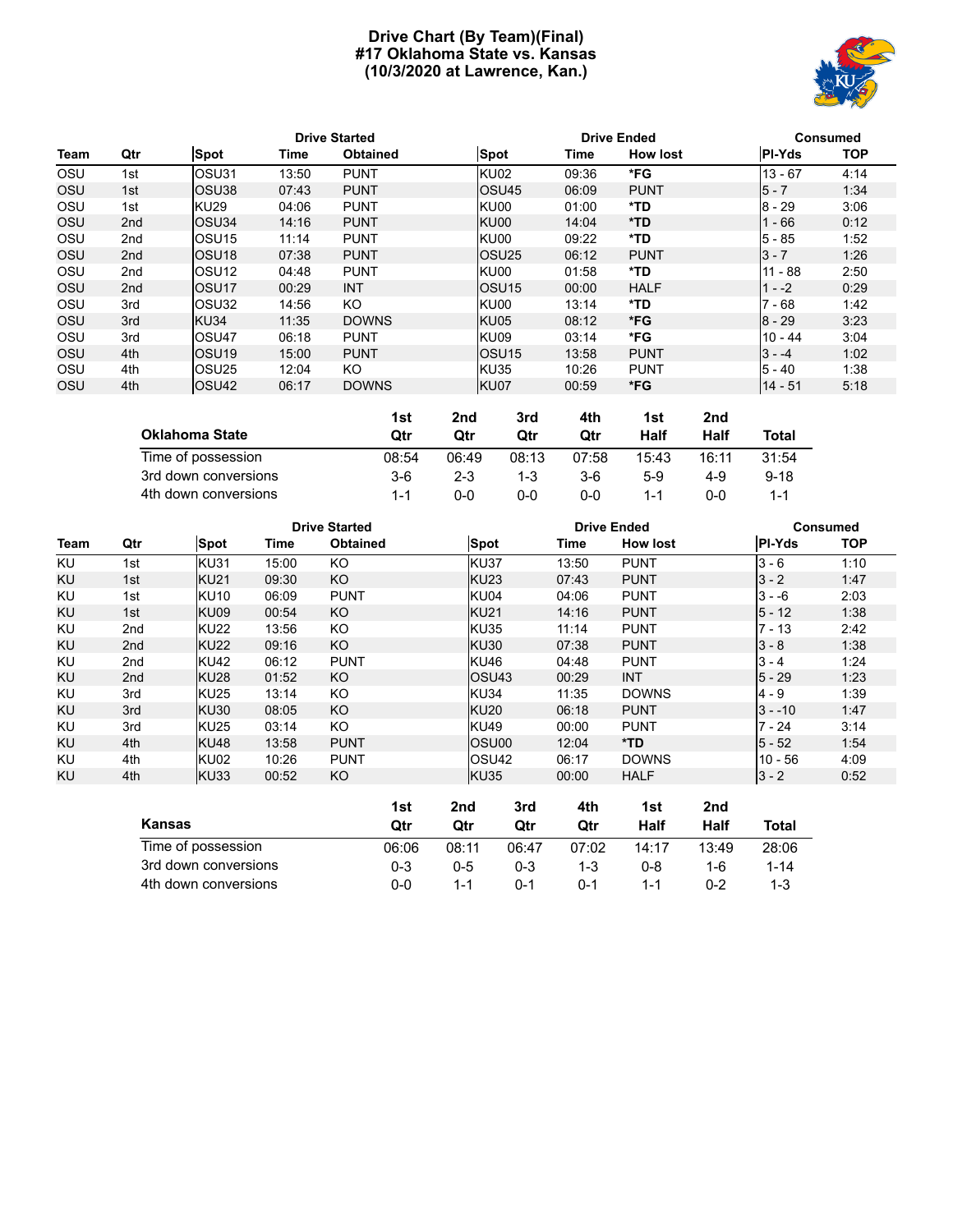# **Drive Chart (By Quarter)(Final) #17 Oklahoma State vs. Kansas (10/3/2020 at Lawrence, Kan.)**



|           |                 |                   |       | <b>Drive Started</b> |                   | <b>Drive Ended</b> |                 | <b>Consumed</b> |            |  |
|-----------|-----------------|-------------------|-------|----------------------|-------------------|--------------------|-----------------|-----------------|------------|--|
| Team      | Qtr             | <b>Spot</b>       | Time  | Obtained             | <b>Spot</b>       | <b>Time</b>        | <b>How lost</b> | <b>PI-Yds</b>   | <b>TOP</b> |  |
| <b>KU</b> | 1st             | <b>KU31</b>       | 15:00 | KO.                  | <b>KU37</b>       | 13:50              | <b>PUNT</b>     | $3 - 6$         | 1:10       |  |
| OSU       | 1st             | OSU31             | 13:50 | <b>PUNT</b>          | KU02              | 09:36              | *FG             | $13 - 67$       | 4:14       |  |
| <b>KU</b> | 1st             | <b>KU21</b>       | 09:30 | KO.                  | <b>KU23</b>       | 07:43              | <b>PUNT</b>     | $3 - 2$         | 1:47       |  |
| OSU       | 1st             | OSU38             | 07:43 | <b>PUNT</b>          | OSU <sub>45</sub> | 06:09              | <b>PUNT</b>     | $5 - 7$         | 1:34       |  |
| KU        | 1st             | <b>KU10</b>       | 06:09 | <b>PUNT</b>          | KU04              | 04:06              | <b>PUNT</b>     | $3 - -6$        | 2:03       |  |
| OSU       | 1st             | <b>KU29</b>       | 04:06 | <b>PUNT</b>          | KU00              | 01:00              | *TD             | $8 - 29$        | 3:06       |  |
| KU        | 1st             | KU09              | 00:54 | KO.                  | <b>KU21</b>       | 14:16              | <b>PUNT</b>     | $5 - 12$        | 1:38       |  |
| OSU       | 2nd             | OSU34             | 14:16 | <b>PUNT</b>          | KU00              | 14:04              | *TD             | $1 - 66$        | 0:12       |  |
| <b>KU</b> | 2 <sub>nd</sub> | <b>KU22</b>       | 13:56 | KO                   | <b>KU35</b>       | 11:14              | <b>PUNT</b>     | $7 - 13$        | 2:42       |  |
| OSU       | 2 <sub>nd</sub> | OSU <sub>15</sub> | 11:14 | <b>PUNT</b>          | KU00              | 09:22              | *TD             | $5 - 85$        | 1:52       |  |
| KU        | 2nd             | <b>KU22</b>       | 09:16 | KO                   | <b>KU30</b>       | 07:38              | <b>PUNT</b>     | $3 - 8$         | 1:38       |  |
| OSU       | 2nd             | OSU <sub>18</sub> | 07:38 | <b>PUNT</b>          | OSU <sub>25</sub> | 06:12              | <b>PUNT</b>     | $3 - 7$         | 1:26       |  |
| <b>KU</b> | 2nd             | <b>KU42</b>       | 06:12 | <b>PUNT</b>          | <b>KU46</b>       | 04:48              | <b>PUNT</b>     | $3 - 4$         | 1:24       |  |
| OSU       | 2 <sub>nd</sub> | OSU <sub>12</sub> | 04:48 | <b>PUNT</b>          | KU00              | 01:58              | $*TD$           | $11 - 88$       | 2:50       |  |
| KU        | 2nd             | <b>KU28</b>       | 01:52 | KO                   | OSU <sub>43</sub> | 00:29              | <b>INT</b>      | $5 - 29$        | 1:23       |  |
| OSU       | 2 <sub>nd</sub> | OSU <sub>17</sub> | 00:29 | <b>INT</b>           | OSU <sub>15</sub> | 00:00              | <b>HALF</b>     | $1 - -2$        | 0:29       |  |
| OSU       | 3rd             | OSU32             | 14:56 | KO.                  | KU00              | 13:14              | *TD             | $7 - 68$        | 1:42       |  |
| KU        | 3rd             | <b>KU25</b>       | 13:14 | KO                   | <b>KU34</b>       | 11:35              | <b>DOWNS</b>    | $4 - 9$         | 1:39       |  |
| OSU       | 3rd             | <b>KU34</b>       | 11:35 | <b>DOWNS</b>         | KU05              | 08:12              | *FG             | $8 - 29$        | 3:23       |  |
| <b>KU</b> | 3rd             | <b>KU30</b>       | 08:05 | <b>KO</b>            | <b>KU20</b>       | 06:18              | <b>PUNT</b>     | $3 - -10$       | 1:47       |  |
| OSU       | 3rd             | OSU <sub>47</sub> | 06:18 | <b>PUNT</b>          | KU09              | 03:14              | *FG             | $10 - 44$       | 3:04       |  |
| KU        | 3rd             | <b>KU25</b>       | 03:14 | KO                   | <b>KU49</b>       | 00:00              | <b>PUNT</b>     | $7 - 24$        | 3:14       |  |
| OSU       | 4th             | OSU <sub>19</sub> | 15:00 | <b>PUNT</b>          | OSU <sub>15</sub> | 13:58              | <b>PUNT</b>     | $3 - -4$        | 1:02       |  |
| KU        | 4th             | <b>KU48</b>       | 13:58 | <b>PUNT</b>          | OSU00             | 12:04              | *TD             | $5 - 52$        | 1:54       |  |
| OSU       | 4th             | OSU <sub>25</sub> | 12:04 | KO.                  | <b>KU35</b>       | 10:26              | <b>PUNT</b>     | $5 - 40$        | 1:38       |  |
| KU        | 4th             | KU02              | 10:26 | <b>PUNT</b>          | OSU <sub>42</sub> | 06:17              | <b>DOWNS</b>    | $10 - 56$       | 4:09       |  |
| OSU       | 4th             | OSU42             | 06:17 | <b>DOWNS</b>         | KU07              | 00:59              | *FG             | $14 - 51$       | 5:18       |  |
| KU        | 4th             | <b>KU33</b>       | 00:52 | KO                   | <b>KU35</b>       | 00:00              | <b>HALF</b>     | $3 - 2$         | 0:52       |  |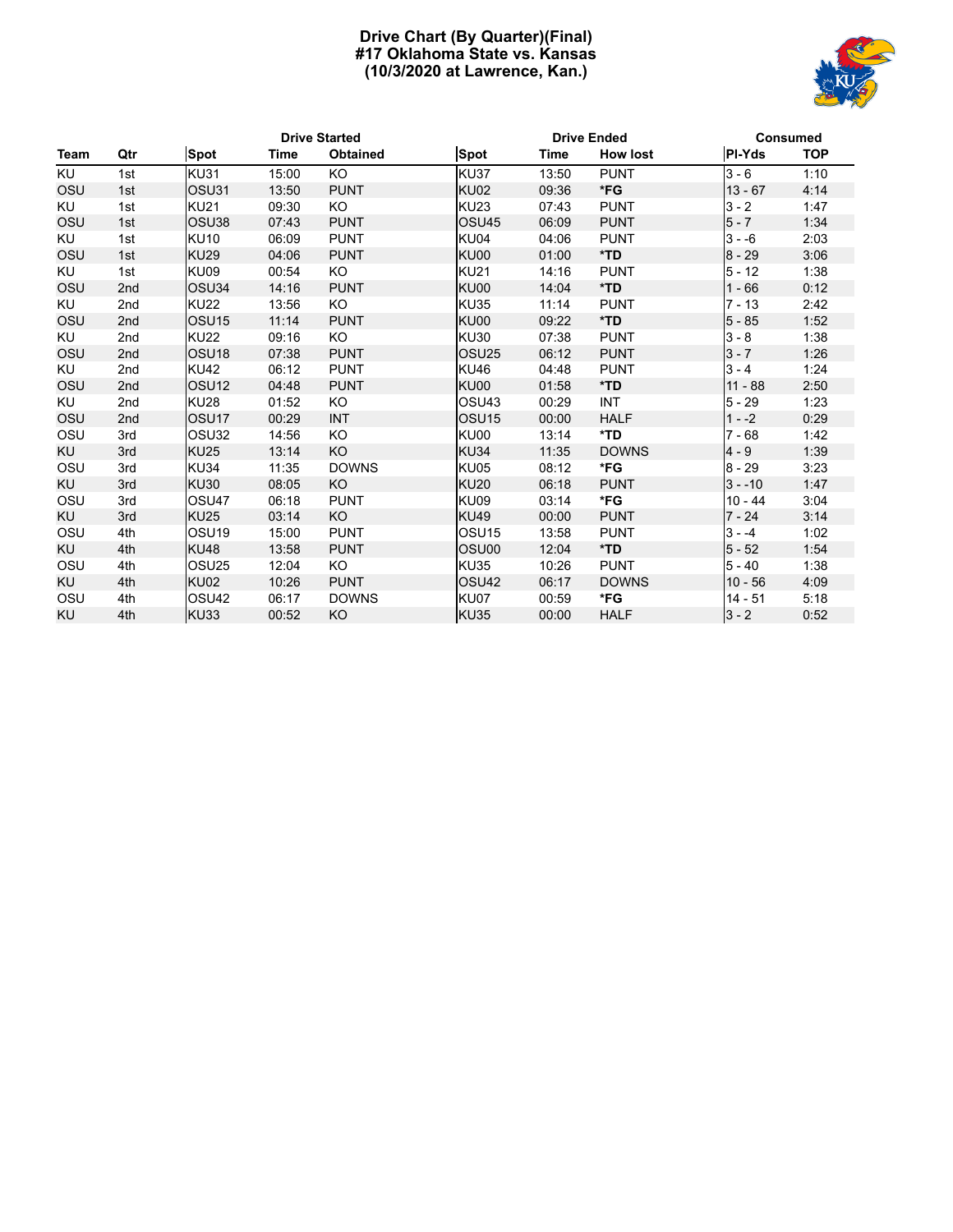# **Play-by-Play Summary (1st quarter) #17 Oklahoma State vs. Kansas (10/3/2020 at Lawrence, Kan.)**



*Oklahoma State won the toss, deferred. Kansas to receive and defend South goal. OSU ball on OSU35.*

McClure, Jake kickoff 65 yards to the KU0, Williams,Pooka return 31 yards to the KU31 (Brown, LD).

*Daniels, Jalon at QB for Kansas.*

|  |  |  | 1-10 KU31 Daniels, Jalon pass complete to Andrew Parchment for 2 yards to the KU33 (Ogbongbemiga, Amen). |  |
|--|--|--|----------------------------------------------------------------------------------------------------------|--|
|  |  |  |                                                                                                          |  |

- 2-8 KU33 Williams,Pooka rush for 4 yards to the KU37 (Harvell-Peel, Kolby).
- 3-4 KU37 Daniels, Jalon pass incomplete to Stephon Robinson (McCalister, Tanner).
- 4-4 KU37 Thompson,Kyle punt 32 yards to the OSU31, out-of-bounds.

*Drive Summary: 3 plays, 6 yards, 1:10*

# **OKLAHOMA STATE drive start at 13:50.**

|          |                  | Illingworth, Shane at QB for Oklahoma State.                                                              |   |
|----------|------------------|-----------------------------------------------------------------------------------------------------------|---|
| $1 - 10$ | OSU31            | Hubbard, Chuba rush for 11 yards to the OSU42, 1ST DOWN OSU (Feaster, Denzel; Logan, Kenny).              | R |
| $1 - 10$ | OSU42            | Illingworth, Shane pass complete to Wallace, Tylan for 30 yards to the KU28, 1ST DOWN OSU.                | P |
| $1 - 10$ | KU28             | Illingworth, Shane pass complete to Johnson, Braydon for loss of 1 yard to the KU29 (Jones, Elijah).      |   |
| $2 - 11$ | KU29             | Illingworth, Shane pass complete to Stoner, Dillon for 10 yards to the KU19 (Channel, Nick; Betts, Nate). |   |
| $3-1$    | KU <sub>19</sub> | Illingworth, Shane rush for no gain to the KU19 (Burt, Sam).                                              |   |
| 4-1      | KU <sub>19</sub> | Hubbard, Chuba rush for 2 yards to the KU17, 1ST DOWN OSU (Burt, Sam).                                    | R |
| $1 - 10$ | KU17             | Hubbard, Chuba rush for 7 yards to the KU10 (Logan, Kenny).                                               |   |
| $2 - 3$  | KU <sub>10</sub> | Illingworth, Shane pass incomplete to Hubbard, Chuba.                                                     |   |
| $3 - 3$  | KU10             | Hubbard, Chuba rush for 6 yards to the KU4, 1ST DOWN OSU (Betts, Nate).                                   | R |
| 1-0      | KU04             | Brown, LD rush for 2 yards to the KU2 (Ferguson, Davon).                                                  |   |
| 2-0      | KU02             | Brown, LD rush for 1 yard to the KU1 (Feaster, Denzel).                                                   |   |
| $3-0$    | KU01             | Brown, LD rush for loss of 1 yard to the KU2 (Channel, Nick; Ferguson, Davon).                            |   |
| 4-0      | KU02             | Hale, Alex field goal attempt from 19 GOOD, clock 09:36.                                                  |   |

# **OKLAHOMA STATE 3, KANSAS 0**

*Drive Summary: 13 plays, 67 yards, 4:14*

McClure, Jake kickoff 64 yards to the KU1, Williams,Pooka return 20 yards to the KU21 (Jones, Demarco).

### **KANSAS drive start at 09:30.**

|         | 1-10 KU21   | Daniels, Jalon rush for 6 yards to the KU27 (Ford, Trace).                   |
|---------|-------------|------------------------------------------------------------------------------|
| $2 - 4$ | <b>KU27</b> | Gardner, Velton rush for no gain to the KU27 (Lacy, Tyler; Murray, Cameron). |
| $3 - 4$ | KU27        | Daniels, Jalon sacked for loss of 4 yards to the KU23 (Bundage, Calvin).     |
|         | 4-8 KU23    | Thompson, Kyle punt 39 yards to the OSU38, fair catch by Stoner, Dillon.     |
|         |             | Drive Summary: 3 plays, 2 yards, 1:47                                        |

# **OKLAHOMA STATE drive start at 07:43.**

|  |  |  | 1-10 OSU38 Hubbard, Chuba rush for no gain to the OSU38 (Channel, Nick). |  |  |
|--|--|--|--------------------------------------------------------------------------|--|--|
|--|--|--|--------------------------------------------------------------------------|--|--|

- 2-10 OSU38 Hubbard, Chuba rush for 16 yards to the KU46, 1ST DOWN OSU (Ferguson,Davon).
- 1-10 KU46 Illingworth, Shane pass incomplete to Wallace, Tylan.
- 2-10 KU46 Illingworth, Shane pass incomplete to Stoner, Dillon, dropped pass.
- 3-10 KU46 Illingworth, Shane sacked for loss of 9 yards to the OSU45 (Channel,Nick).

4-19 OSU45 Hutton, Tom punt 45 yards to the KU10, fair catch by Kwamie Lassiter.

*Drive Summary: 5 plays, 7 yards, 1:34*

# **KANSAS drive start at 06:09.**

|  | 1-10 KU10 | Williams, Pooka rush for loss of 1 yard to the KU9 (Antwine, Israel). |  |
|--|-----------|-----------------------------------------------------------------------|--|
|--|-----------|-----------------------------------------------------------------------|--|

2-11 KU09 Daniels, Jalon pass complete to Kwamie Lassiter for loss of 5 yards to the KU4 (Rodriguez, Malcolm).

3-16 KU04 PENALTY KU false start (Clark,Malik) 2 yards to the KU2.

3-18 KU02 Williams,Pooka rush for 2 yards to the KU4 (Murray, Cameron).

4-16 KU04 Thompson,Kyle punt 32 yards to the KU36, Stoner, Dillon return 7 yards to the KU29 (Flomo,Gayflor).

*Drive Summary: 3 plays, -6 yards, 2:03*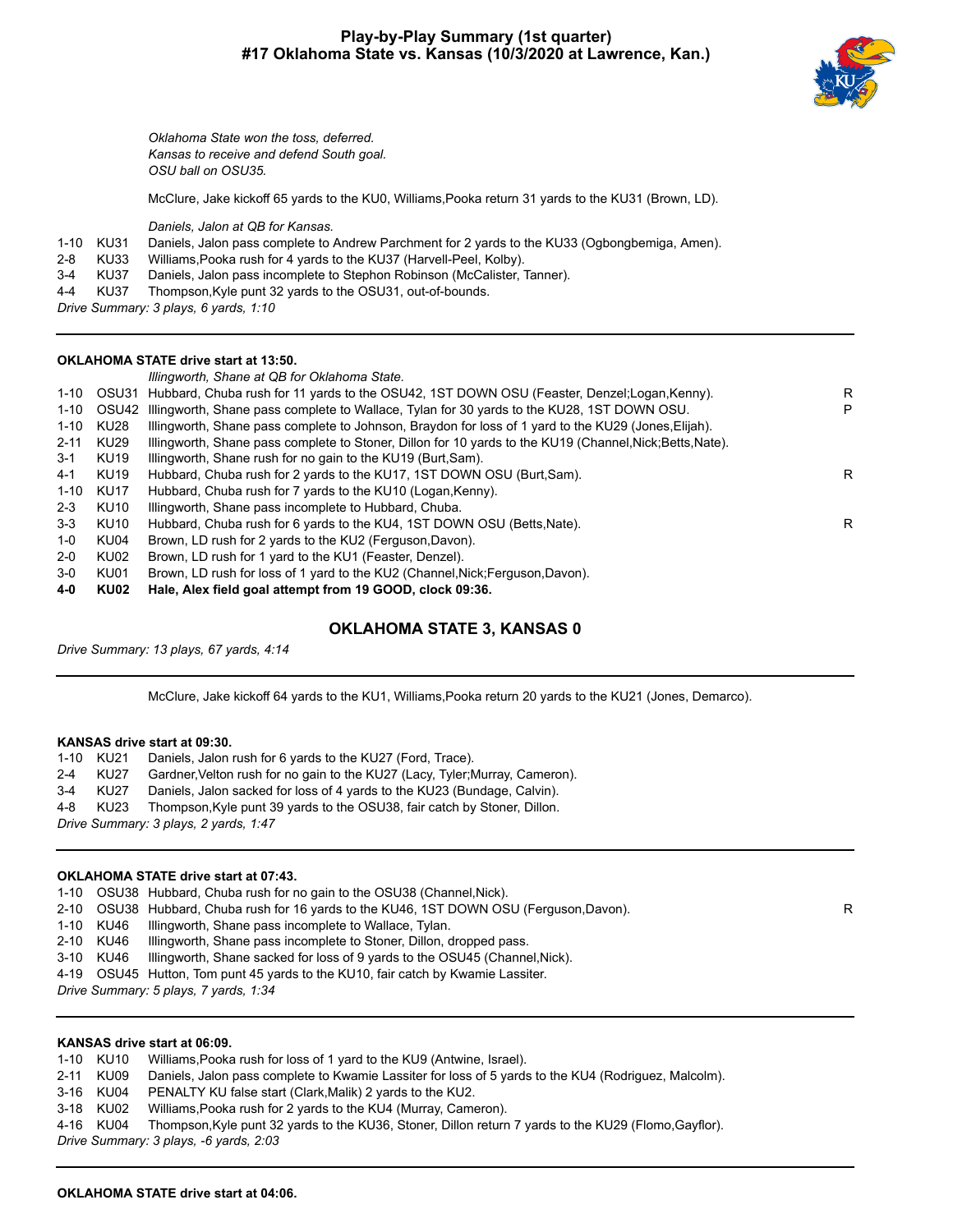| $1 - 10$ | KU29 | Illingworth, Shane pass complete to Wallace, Tylan for 3 yards to the KU26 (Ferguson, Davon).                                                                      |   |
|----------|------|--------------------------------------------------------------------------------------------------------------------------------------------------------------------|---|
| $2 - 7$  | KU26 | Illingworth, Shane pass complete to Johnson, Braydon for 6 yards to the KU20, out-of-bounds.                                                                       |   |
| $3-1$    | KU20 | Hubbard, Chuba rush for 3 yards to the KU17, 1ST DOWN OSU (Feaster, Denzel).                                                                                       | R |
| $1 - 10$ | KU17 | Illingworth, Shane pass complete to Hubbard, Chuba for no gain to the KU17 (Parker, Steven), PENALTY<br>OSU holding (Schneider, Ry) 10 yards to the KU27, NO PLAY. |   |
| $1 - 20$ | KU27 | Illingworth, Shane pass complete to Brown, LD for 19 yards to the KU8, out-of-bounds.                                                                              |   |
| $2 - 1$  | KU08 | Brown, LD rush for 1 yard to the KU7, 1ST DOWN OSU (Ferguson, Davon).                                                                                              | R |
| $1 - 0$  | KU07 | Hubbard, Chuba rush for 4 yards to the KU3 (Parker, Steven; Ferguson, Davon).                                                                                      |   |
| $2 - 0$  | KU03 | Hubbard, Chuba rush for 2 yards to the KU1 (Feaster, Denzel; Parker, Steven).                                                                                      |   |
| $3-0$    | KU01 | Hubbard, Chuba rush for 1 yard to the KU0, TOUCHDOWN, clock 01:00.                                                                                                 |   |
| $1-0$    | KU03 | Hale, Alex kick attempt good.                                                                                                                                      |   |
|          |      |                                                                                                                                                                    |   |

# **OKLAHOMA STATE 10, KANSAS 0**

*Drive Summary: 8 plays, 29 yards, 3:06*

Hale, Alex kickoff 65 yards to the KU0, Williams,Pooka return 17 yards to the KU17 (Williams, Kanion), PENALTY KU holding (Malbrough,Ryan) 8 yards to the KU9, 1st and 10, KU ball on KU9.

# **KANSAS drive start at 00:54.**

|  |  |  |  | 1-10 KU09 Daniels, Jalon pass complete to Andrew Parchment for 5 yards to the KU14 (Holmes, Christian). |  |  |
|--|--|--|--|---------------------------------------------------------------------------------------------------------|--|--|
|--|--|--|--|---------------------------------------------------------------------------------------------------------|--|--|

2-5 KU14 Williams, Pooka rush for 5 yards to the KU19, 1ST DOWN KU (Martin, Brock).<br>1-10 KU19 Daniels, Jalon pass incomplete to Kwamie Lassiter (Holmes, Christian).

1-10 KU19 Daniels, Jalon pass incomplete to Kwamie Lassiter (Holmes, Christian).<br>2-10 KU19 Daniels, Jalon rush for 4 yards to the KU23 (Ogbongbemiga, Amen).

Daniels, Jalon rush for 4 yards to the KU23 (Ogbongbemiga, Amen).

# **END OF 1ST QUARTER: OKLAHOMA STATE 10, KANSAS 0**

|                        |                    | Time              |  | 1st Downs |         | Conversions |                 |                 |                  |
|------------------------|--------------------|-------------------|--|-----------|---------|-------------|-----------------|-----------------|------------------|
| <b>Quarter Summary</b> | Score Poss R P X T |                   |  |           | $-3rd$  | 4th         | Rushing Passing |                 | <b>Penalties</b> |
| Oklahoma State         | 10                 | 08:54 6 1 0 7 3-6 |  |           |         | $1 - 1$     | 16-46           | 6-9-0-67        | $1 - 10$         |
| Kansas                 |                    | 06:06 1 0 0 1     |  |           | $0 - 3$ | 0-0         | 8-16            | $3 - 5 - 0 - 2$ | $2 - 10$         |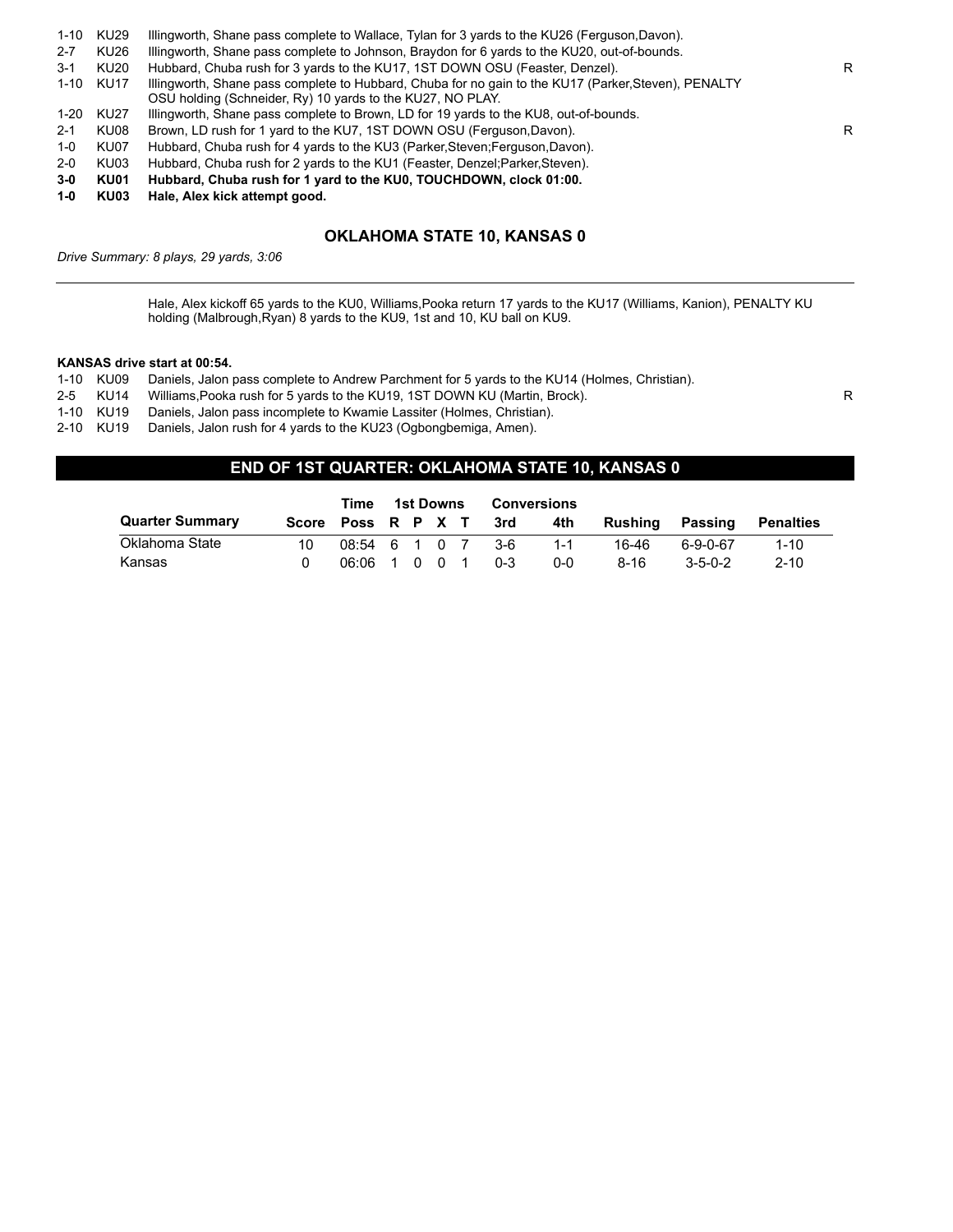# **Quickie Statistics (1st Quarter only) #17 Oklahoma State vs. Kansas (10/3/2020 at Lawrence, Kan.)**



|                                   | OSU         | KU          |
|-----------------------------------|-------------|-------------|
| Score                             | 10          | $\Omega$    |
| <b>FIRST DOWNS</b>                |             | 1           |
| <b>RUSHES-YARDS (NET)</b>         | 16-46       | $8 - 16$    |
| <b>PASSING-YARDS (NET)</b>        | 67          | 2           |
| Passes Att-Comp-Int               | $9 - 6 - 0$ | $5 - 3 - 0$ |
| <b>TOTAL OFFENSE PLAYS-YARDS</b>  | 25-113      | $13 - 18$   |
| Fumble Returns-Yards              | $0 - 0$     | $0 - 0$     |
| <b>Punt Returns-Yards</b>         | $1 - 7$     | $0 - 0$     |
| Kickoff Returns-Yards             | $0 - 0$     | $3 - 68$    |
| <b>Interception Returns-Yards</b> | $0 - 0$     | $0 - 0$     |
| Punts (Number-Avg)                | $1 - 45.0$  | $3 - 34.3$  |
| Fumbles-Lost                      | $0 - 0$     | $0 - 0$     |
| Penalties-Yards                   | $1 - 10$    | $2 - 10$    |
| Possession Time                   | 08:54       | 06:06       |
| <b>Third-Down Conversions</b>     | $3-6$       | $0 - 3$     |
| Fourth-Down Conversions           | $1 - 1$     | $0 - 0$     |

# **Oklahoma State Kansas**

| <b>Rushing</b>                        |                 | No.                                                                                                       | Gain                            | Loss        | Net TD                               | Avg             | Lg                   | <b>Rushing</b>                                                      | No.                      | Gain                                     | Loss                     | Net                        | TD                              | Avg                  | $\frac{\text{Lg}}{5}$    |
|---------------------------------------|-----------------|-----------------------------------------------------------------------------------------------------------|---------------------------------|-------------|--------------------------------------|-----------------|----------------------|---------------------------------------------------------------------|--------------------------|------------------------------------------|--------------------------|----------------------------|---------------------------------|----------------------|--------------------------|
| Brown, LD                             | Hubbard, Chuba  | 10<br>4                                                                                                   | 52<br>$\overline{4}$            | 0<br>$-1$   | 52<br>3                              | 5.2<br>0.8<br>0 | $\overline{16}$<br>2 | Williams.Pooka<br>Gardner, Velton<br>Daniels, Jalon                 | 4<br>1<br>$\overline{2}$ | $\overline{11}$<br>0<br>10               | $-1$<br>0<br>$\Omega$    | $\overline{10}$<br>0<br>10 | $\overline{0}$<br>0<br>$\Omega$ | 2.5<br>0<br>5        | 6                        |
| <b>Passing</b><br>Illingworth, S.     |                 |                                                                                                           | $C-A-I$<br>$6 - 8 - 0$          | Yds<br>58   | TD<br>$\overline{0}$                 | Lg<br>30        | Sack                 | Passing<br>Daniels, Jalon                                           |                          | $C-A-I$<br>$3 - 5 - 0$                   | Yds<br>$-2$              | TD<br>$\overline{0}$       | Lg                              |                      | <b>Sack</b>              |
| Receiving                             | Wallace, Tylan  |                                                                                                           | No.                             | Yards<br>33 | TD<br>0                              | Tgt             | <u>Lg</u><br>30      | Receiving<br>Lassiter, K.                                           |                          | No.<br>1                                 | Yards<br>$-5$            | TD                         | 0                               | Tgt                  | $\frac{Lg}{-5}$          |
| Johnson, B.<br>Brown, LD              |                 |                                                                                                           | $\frac{2}{2}$<br>$\overline{1}$ | 5<br>19     | $\begin{matrix} 0 \\ 0 \end{matrix}$ | $\frac{3}{2}$   | 6<br>19              | Parchment, A.                                                       |                          | $\overline{2}$                           | $\overline{7}$           |                            | $\Omega$                        | $\frac{2}{2}$        | 5                        |
| <b>Punting</b><br>Hutton, Tom         |                 | No.                                                                                                       | Yds<br>45                       | Avg<br>45.0 | Lng<br>$\overline{45}$               | In20            | $\frac{TB}{0}$       | <b>Punting</b><br>Thompson, Kyle                                    |                          | Yds<br>No.<br>103<br>3                   | Avg<br>34.3              | Lng                        | $\overline{39}$                 | In20<br>$\Omega$     | $\frac{TB}{0}$           |
| <b>Punt Returns</b><br>Stoner, Dillon |                 |                                                                                                           | No.                             |             | Yards                                | TD              | <u>Lg</u>            | <b>Punt Returns</b>                                                 |                          | No.                                      |                          | Yards                      |                                 | TD                   | Lg                       |
| <b>Kick Returns</b>                   |                 |                                                                                                           | No.                             |             | Yards                                | TD              | Lg                   | <b>Kick Returns</b><br>Williams, Pooka                              |                          | No.                                      | 3                        | Yards                      | 68                              | TD<br>$\overline{0}$ | $\frac{\text{Lg}}{31}$   |
| <b>Tackles</b>                        |                 |                                                                                                           | UA-A                            | Total       |                                      | <b>Sacks</b>    | <b>TFL</b>           | <b>Tackles</b>                                                      |                          | UA-A                                     | <b>Total</b>             |                            | <b>Sacks</b>                    |                      | <b>TFL</b>               |
| Lacy, Tyler                           | Ogbongbemiga, A |                                                                                                           | $2 - 0$<br>$0 - 1$              | 2.0<br>0.5  |                                      | 0.0<br>0.0      | 0.0<br>0.0           | Logan, Kenny<br>Ferguson, Davon<br>Channel, Nick<br>Feaster, Denzel |                          | $1 - 1$<br>$4 - 2$<br>$2 - 2$<br>$2 - 2$ | 1.5<br>5.0<br>3.0<br>3.0 |                            | 0.0<br>0.0<br>1.0<br>0.0        |                      | 0.0<br>1.0<br>2.0<br>0.0 |
| Qtr                                   | Time            | <b>Scoring Play</b>                                                                                       |                                 |             |                                      |                 |                      |                                                                     |                          |                                          |                          |                            |                                 | V-H                  |                          |
| 1st<br>1st                            | 09:36<br>01:00  | OSU - Hale, Alex 19 yd FG 13-67 4:14<br>OSU - Hubbard, Chuba 1 yd TD RUSH (KICK by Hale, Alex), 8-29 3:06 |                                 |             |                                      |                 |                      |                                                                     |                          |                                          |                          |                            |                                 | $3-0$<br>$10 - 0$    |                          |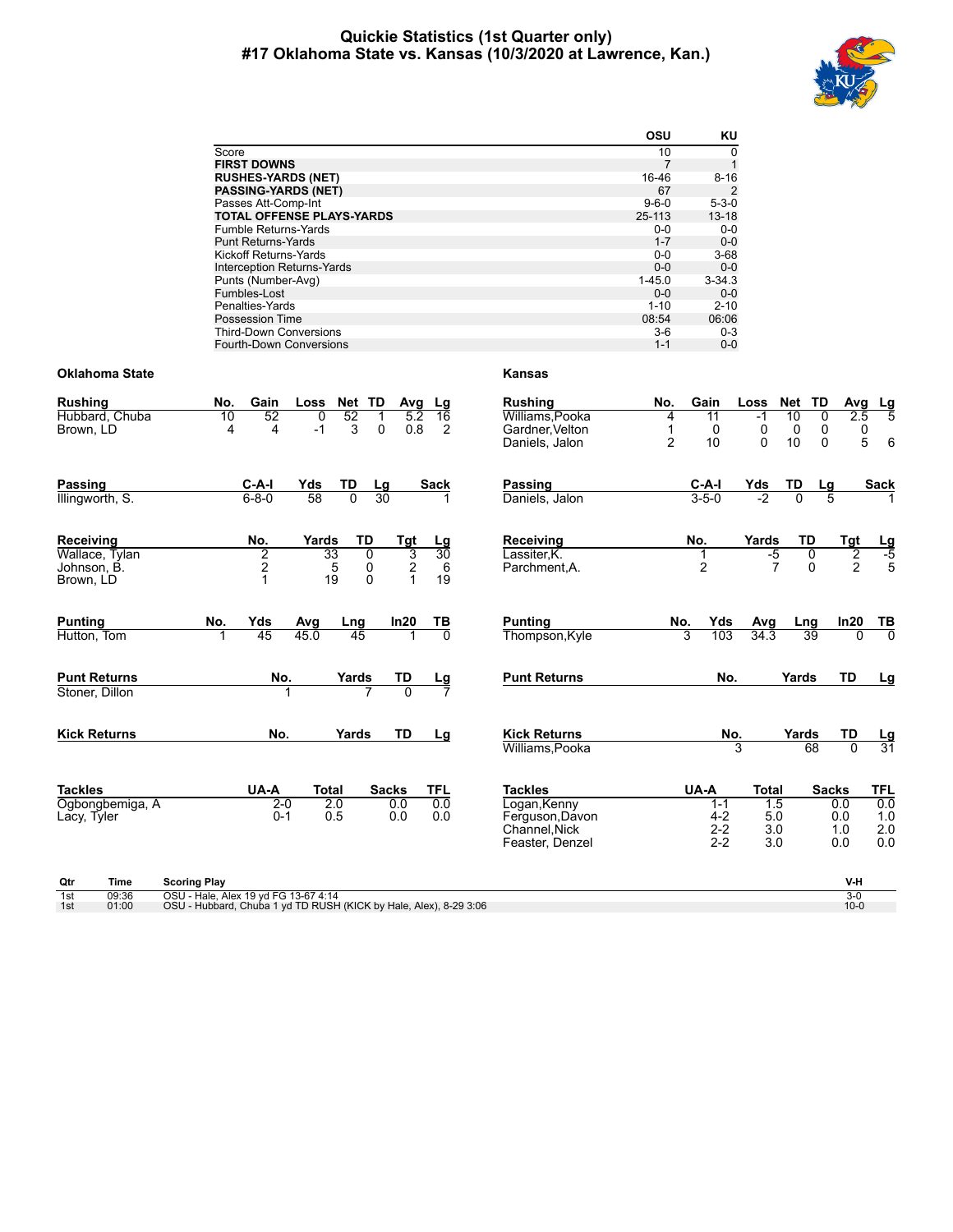# **Play-by-Play Summary (2nd quarter) #17 Oklahoma State vs. Kansas (10/3/2020 at Lawrence, Kan.)**



**P**

# 3-6 KU23 Start of 2nd quarter, clock 15:00.

- 3-6 KU23 Daniels, Jalon rush for loss of 2 yards to the KU21 (Bundage, Calvin;Ogbongbemiga, Amen).
- 4-8 KU21 Thompson,Kyle punt 45 yards to the OSU34, fair catch by Stoner, Dillon.

*Drive Summary: 5 plays, 12 yards, 1:38*

# **OKLAHOMA STATE drive start at 14:16.**

- **1-10 OSU34 Illingworth, Shane pass complete to Johnson, Braydon for 66 yards to the KU0, 1ST DOWN OSU, TOUCHDOWN, clock 14:04.**
- **1-0 KU03 Hale, Alex kick attempt good.**

# **OKLAHOMA STATE 17, KANSAS 0**

*Drive Summary: 1 plays, 66 yards, 0:12*

Hale, Alex kickoff 52 yards to the KU13, Williams,Pooka return 9 yards to the KU22 (Schultz, Jake).

# **KANSAS drive start at 13:56.**

|         |           | Kendrick, Miles at QB for Kansas.                                                         |   |
|---------|-----------|-------------------------------------------------------------------------------------------|---|
|         | 1-10 KU22 | Williams, Pooka rush for 8 yards to the KU30 (Sterling, Tre).                             |   |
| $2 - 2$ | KU30      | Williams, Pooka rush for 1 yard to the KU31 (Lacy, Tyler; Murray, Cameron).               |   |
| $3-1$   | KU31      | Williams, Pooka rush for no gain to the KU31 (Ogbongbemiga, Amen).                        |   |
| $4 - 1$ | KU31      | Williams, Pooka rush for 3 yards to the KU34, 1ST DOWN KU (Lacy, Tyler).                  | R |
|         | 1-10 KU34 | Kendrick, Miles pass complete to Miles, Ben for 1 yard to the KU35 (Harvell-Peel, Kolby). |   |
| $2-9$   | KU35      | Kendrick, Miles pass incomplete (Ford, Trace).                                            |   |
| $3-9$   | KU35      | Kendrick, Miles pass incomplete to Takulve Williams.                                      |   |
| 4-9     | KU35      | Thompson, Kyle punt 50 yards to the OSU15, fair catch by Stoner, Dillon.                  |   |
|         |           | Drive Summary: 7 plays, 13 yards, 2:42                                                    |   |

# **OKLAHOMA STATE drive start at 11:14.**

| 1-10    |       | OSU15 PENALTY OSU false start (Woodard, Hunter) 5 yards to the OSU10.                                                           |   |
|---------|-------|---------------------------------------------------------------------------------------------------------------------------------|---|
|         |       | 1-15 OSU10 Brown, LD rush for 7 yards to the OSU17 (Logan, Kenny).                                                              |   |
| $2 - 8$ | OSU17 | Illingworth, Shane pass complete to Brown, LD for 3 yards to the OSU20 (Ferguson, Davon; Jereme<br>Robinson).                   |   |
| $3-5$   | OSU20 | Illingworth, Shane pass complete to Wallace, Tylan for 10 yards to the OSU30, 1ST DOWN OSU<br>(Jones Elijah).                   | P |
| 1-10    |       | OSU30 Brown, LD rush for 15 yards to the OSU45, 1ST DOWN OSU (Logan, Kenny).                                                    | R |
|         |       | 1-10 OSU45 Illingworth, Shane pass complete to Wallace, Tylan for 55 yards to the KU0, 1ST DOWN OSU,<br>TOUCHDOWN, clock 09:22. | P |
| $1 - 0$ | KU03  | Hale, Alex kick attempt good.                                                                                                   |   |

*Drive Summary: 5 plays, 85 yards, 1:52*

# **OKLAHOMA STATE 24, KANSAS 0**

Hale, Alex kickoff 56 yards to the KU9, Williams,Pooka return 13 yards to the KU22 (Sherman, Relijah).

# **KANSAS drive start at 09:16.**

|       | 1-10 KU22                             | Kendrick, Miles pass incomplete to Andrew Parchment.                                          |  |  |  |  |
|-------|---------------------------------------|-----------------------------------------------------------------------------------------------|--|--|--|--|
|       | 2-10 KU22                             | Williams, Pooka rush for 1 yard to the KU23 (Fofana, Amadou; Antwine, Israel).                |  |  |  |  |
| $3-9$ | KU23                                  | Kendrick, Miles pass complete to Takulve Williams for 7 yards to the KU30 (Taylor II, Jason). |  |  |  |  |
| 4-2   | KU30                                  | Timeout Kansas, clock 07:45.                                                                  |  |  |  |  |
| 4-2   | KU30                                  | Thompson, Kyle punt 52 yards to the OSU18, fair catch by Stoner, Dillon.                      |  |  |  |  |
|       | Drive Summary: 3 plays, 8 yards, 1:38 |                                                                                               |  |  |  |  |

# **OKLAHOMA STATE drive start at 07:38.**

1-10 OSU18 Illingworth, Shane pass incomplete to Woods, Jelani.

- 2-10 OSU18 Hubbard, Chuba rush for 5 yards to the OSU23 (Harris,Marcus;Logan,Kenny).
- 3-5 OSU23 Hubbard, Chuba rush for 2 yards to the OSU25 (Parker,Steven).

4-3 OSU25 Hutton, Tom punt 33 yards to the KU42, fair catch by Kwamie Lassiter.

*Drive Summary: 3 plays, 7 yards, 1:26*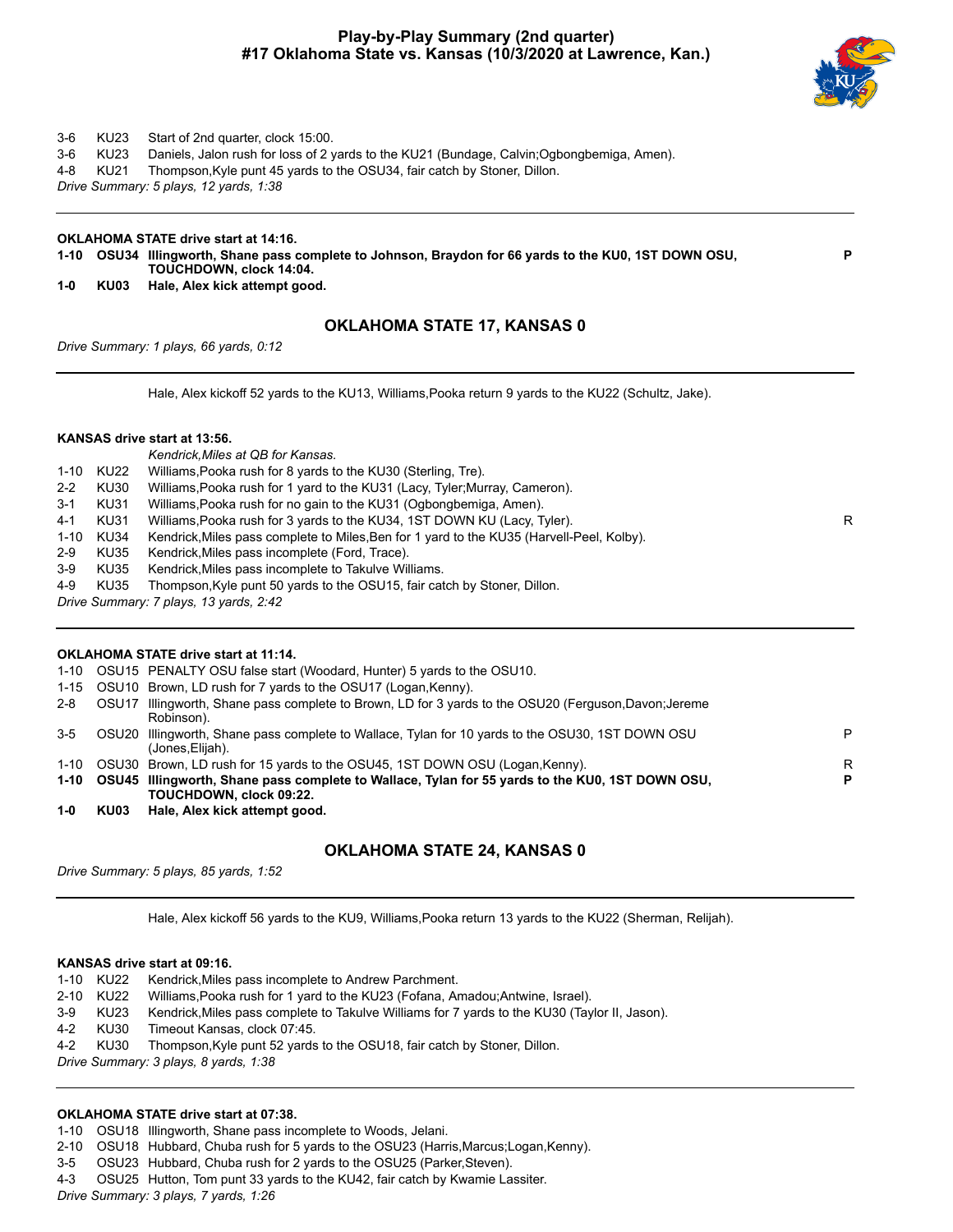### **KANSAS drive start at 06:12.**

- 1-10 KU42 Williams,Pooka rush for 3 yards to the KU45 (Harvell-Peel, Kolby).
- 2-7 KU45 Williams,Pooka rush for 1 yard to the KU46 (Ogbongbemiga, Amen;Lacy, Tyler).
- 3-6 KU46 Kendrick,Miles pass incomplete to Takulve Williams.
- 4-6 KU46 Thompson,Kyle punt 42 yards to the OSU12, fair catch by Stoner, Dillon.

*Drive Summary: 3 plays, 4 yards, 1:24*

| <b>OKLAHOMA STATE drive start at 04:48.</b> |                                                                                                                     |                                                                                                                                                                                                                                                                                                                             |  |  |
|---------------------------------------------|---------------------------------------------------------------------------------------------------------------------|-----------------------------------------------------------------------------------------------------------------------------------------------------------------------------------------------------------------------------------------------------------------------------------------------------------------------------|--|--|
|                                             |                                                                                                                     |                                                                                                                                                                                                                                                                                                                             |  |  |
|                                             |                                                                                                                     | R                                                                                                                                                                                                                                                                                                                           |  |  |
|                                             |                                                                                                                     |                                                                                                                                                                                                                                                                                                                             |  |  |
|                                             |                                                                                                                     | R                                                                                                                                                                                                                                                                                                                           |  |  |
|                                             | Illingworth, Shane pass complete to Wallace, Tylan for 14 yards to the KU44, 1ST DOWN OSU<br>(Harris, Corione).     | P                                                                                                                                                                                                                                                                                                                           |  |  |
|                                             | Illingworth, Shane pass complete to Johnson, Braydon for 3 yards to the KU41 (Mayberry, Duece).                     |                                                                                                                                                                                                                                                                                                                             |  |  |
| KU41                                        | Brown, LD rush for 8 yards to the KU33, 1ST DOWN OSU (Ferguson, Davon).                                             | R                                                                                                                                                                                                                                                                                                                           |  |  |
|                                             | Hubbard, Chuba rush for 12 yards to the KU21, 1ST DOWN OSU (Lewis, Johnguai).                                       | R                                                                                                                                                                                                                                                                                                                           |  |  |
|                                             | Illingworth, Shane pass incomplete to Wallace, Tylan.                                                               |                                                                                                                                                                                                                                                                                                                             |  |  |
|                                             | Illingworth, Shane pass complete to Wallace, Tylan for 9 yards to the KU12 (Dineen, Jay).                           |                                                                                                                                                                                                                                                                                                                             |  |  |
| <b>KU12</b><br>KU03                         | Hubbard, Chuba rush for 12 yards to the KU0, 1ST DOWN OSU, TOUCHDOWN, clock 01:58.<br>Hale, Alex kick attempt good. | R                                                                                                                                                                                                                                                                                                                           |  |  |
|                                             | 1-10 OSU42<br>KU44<br>KU33<br>KU21<br>KU21                                                                          | 1-10 OSU12 Hubbard, Chuba rush for 3 yards to the OSU15 (Johnson, Kyron).<br>OSU15 Hubbard, Chuba rush for 11 yards to the OSU26, 1ST DOWN OSU (Logan, Kenny).<br>OSU26 Illingworth, Shane rush for 4 yards to the OSU30.<br>OSU30 Hubbard, Chuba rush for 12 yards to the OSU42, 1ST DOWN OSU (Betts, Nate; Logan, Kenny). |  |  |

# **OKLAHOMA STATE 31, KANSAS 0**

*Drive Summary: 11 plays, 88 yards, 2:50*

Hale, Alex kickoff 52 yards to the KU13, Williams,Pooka return 15 yards to the KU28 (Jones, Demarco).

# **KANSAS drive start at 01:52.**

| 1-10    | KU28                                   | Kendrick, Miles pass complete to Kwamie Lassiter for 8 yards to the KU36 (Harper, Devin).                                                    |   |  |  |
|---------|----------------------------------------|----------------------------------------------------------------------------------------------------------------------------------------------|---|--|--|
| $2 - 2$ | KU36                                   | Kendrick, Miles pass complete to Takulve Williams for 5 yards to the KU41, 1ST DOWN KU (Holmes,<br>Christian).                               | P |  |  |
| 1-10    | KU41                                   | Kendrick, Miles pass complete to Takulve Williams for 4 yards to the KU45 (Sterling, Tre).                                                   |   |  |  |
| $2-6$   | KU45                                   | Timeout Oklahoma State, clock 00:51.                                                                                                         |   |  |  |
| $2-6$   | KU45                                   | Kendrick, Miles pass incomplete to Andrew Parchment, PENALTY OSU holding (Holmes, Christian) 10 yards<br>to the OSU45, 1ST DOWN KU, NO PLAY. | Е |  |  |
| 1-10    |                                        | OSU45 Kendrick, Miles rush for 2 yards to the OSU43, out-of-bounds.                                                                          |   |  |  |
| $2 - 8$ |                                        | OSU43 Kendrick, Miles pass intercepted by Harper, Devin at the OSU26, Harper, Devin return -9 yards to the OSU17<br>(Logan, Kenny).          |   |  |  |
|         | Drive Summary: 5 plays, 29 yards, 1:23 |                                                                                                                                              |   |  |  |

# **OKLAHOMA STATE drive start at 00:29.**

1-10 OSU17 TEAM rush for loss of 2 yards to the OSU15. 2-12 OSU15 End of half, clock 00:00. *Drive Summary: 1 plays, -2 yards, 0:29*

# **END OF 2ND QUARTER: OKLAHOMA STATE 31, KANSAS 0**

|                        |                    | Time           |  | <b>1st Downs</b> | Conversions |            |          |             |                  |
|------------------------|--------------------|----------------|--|------------------|-------------|------------|----------|-------------|------------------|
| <b>Quarter Summary</b> | Score Poss R P X T |                |  |                  | 3rd         | 4th        | Rushina  | Passing     | <b>Penalties</b> |
| Oklahoma State         | 21                 | 06:49 6 4 0 10 |  |                  | - 2-3       | <u>ດ-ດ</u> | 12-89    | 7-9-0-160   | $2 - 15$         |
| Kansas                 |                    | 08:11 1 1 1 3  |  |                  | 0-5         | -1-1       | $9 - 17$ | $5-10-1-25$ | $0 - 0$          |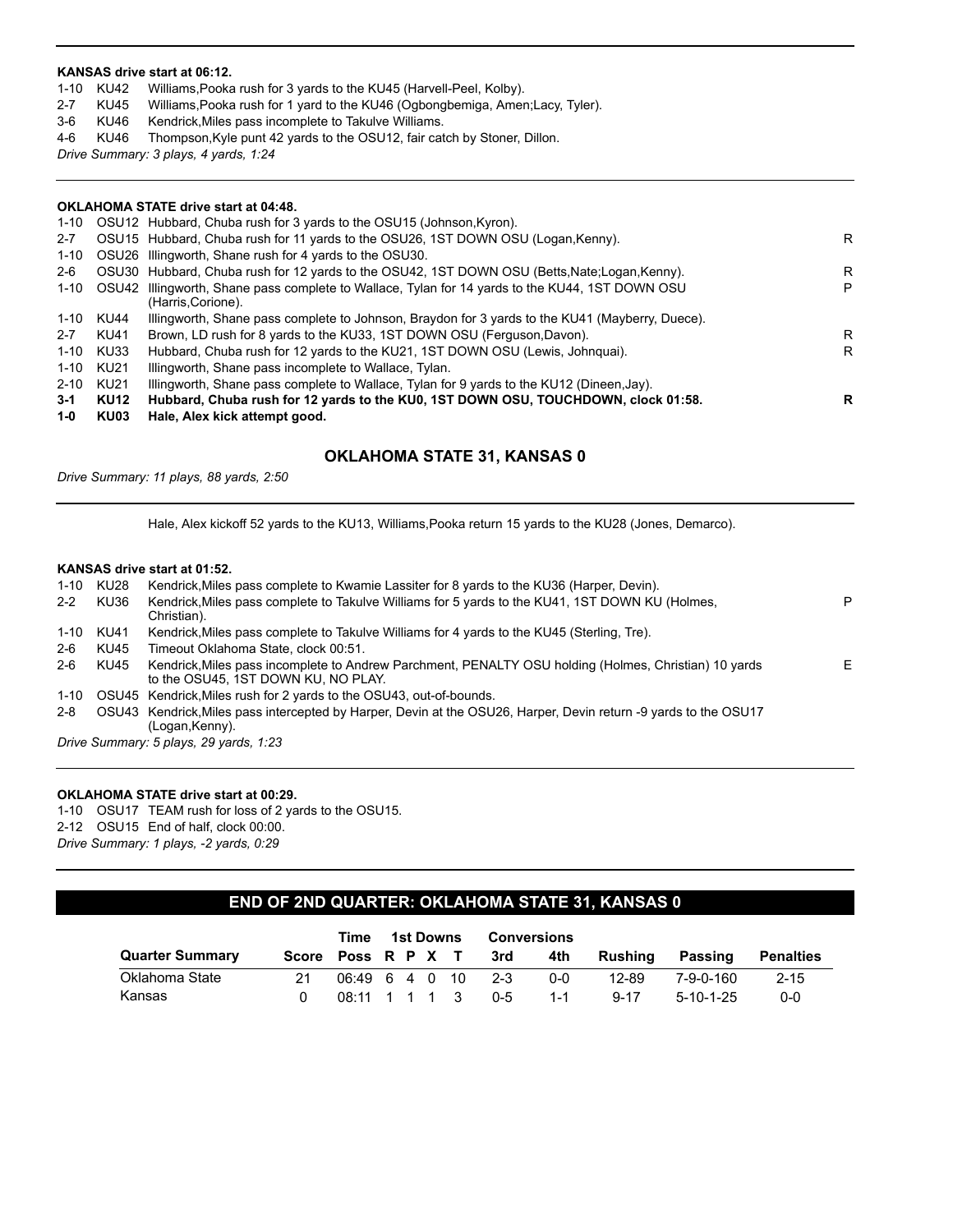# **Quickie Statistics (Halftime Cumulative) #17 Oklahoma State vs. Kansas (10/3/2020 at Lawrence, Kan.)**



|                 |                                                                                 | osu<br>ΚU                                                                 |
|-----------------|---------------------------------------------------------------------------------|---------------------------------------------------------------------------|
|                 | Score                                                                           | $\pmb{0}$<br>31                                                           |
|                 | <b>FIRST DOWNS</b>                                                              | 17<br>$\overline{4}$                                                      |
|                 | <b>RUSHES-YARDS (NET)</b>                                                       | 28-135<br>17-33                                                           |
|                 | <b>PASSING-YARDS (NET)</b>                                                      | 227<br>27                                                                 |
|                 | Passes Att-Comp-Int                                                             | 18-13-0<br>$15 - 8 - 1$                                                   |
|                 | TOTAL OFFENSE PLAYS-YARDS                                                       | 46-362<br>32-60                                                           |
|                 | Fumble Returns-Yards                                                            | $0-0$<br>$0-0$                                                            |
|                 | <b>Punt Returns-Yards</b>                                                       | $1 - 7$<br>$0-0$                                                          |
|                 | Kickoff Returns-Yards                                                           | $0-0$<br>$6 - 105$                                                        |
|                 | Interception Returns-Yards                                                      | $1 - 9$<br>$0-0$                                                          |
|                 | Punts (Number-Avg)                                                              | $1 - 45.0$<br>$3 - 34.3$                                                  |
|                 | Fumbles-Lost                                                                    | $0-0$<br>$0-0$                                                            |
|                 | Penalties-Yards                                                                 | $3 - 25$<br>$2 - 10$                                                      |
|                 | Possession Time                                                                 | 15:43<br>14:17                                                            |
|                 | <b>Third-Down Conversions</b>                                                   | $5-9$<br>$0 - 8$                                                          |
|                 | Fourth-Down Conversions                                                         | $1 - 1$<br>$1 - 1$                                                        |
| Oklahoma State  | <b>Kansas</b>                                                                   |                                                                           |
| Rushing         | Gain<br>Net TD Lg<br><b>Rushing</b><br>No.<br>Loss<br>Avg                       | No.<br>Gain<br>Net TD<br>Loss<br>Lg<br>Avg                                |
| Hubbard, Chuba  | Williams, Pooka<br>17<br>109<br>109<br>2<br>16<br>6.4<br>0                      | 11<br>28<br>27<br>0<br>8<br>2.5<br>-1                                     |
| Brown. LD       | $\overline{7}$<br>34<br>33<br>0 <sub>15</sub><br>$-1$<br>4.7<br>Gardner, Velton | $\mathbf 0$<br>$\mathbf 0$<br>0<br>0<br>$\mathbf{1}$<br>0                 |
|                 | Daniels, Jalon                                                                  | 3<br>$-2$<br>8<br>6<br>2.7<br>10<br>0                                     |
|                 |                                                                                 |                                                                           |
|                 |                                                                                 |                                                                           |
| Passing         | C-A-I<br>Yds<br>TD<br><b>Passing</b><br>Lg<br>Sack<br>218<br>$\overline{2}$     | C-A-I<br>Yds<br>TD<br>Lg<br>Sack<br>$5 - 10 - 1$<br>$\mathbf 0$           |
| Illingworth, S. | $13 - 17 - 0$<br>66<br>Kendrick, Miles<br>Daniels, Jalon                        | $\overline{25}$<br>8<br>0<br>5<br>$-2$<br>$3 - 5 - 0$<br>0<br>$\mathbf 1$ |
| Receiving       | No.<br>Yds<br>TD<br><b>Tgt</b><br>Receiving<br>Lg                               | No.<br>Yds<br>TD<br>Tgt                                                   |
| Wallace, Tylan  | 121<br>55<br>Lassiter, K.<br>6<br>8                                             | $\frac{Lg}{8}$<br>2<br>3<br>0<br>3                                        |
|                 | 74<br>1<br>4<br>66<br>Williams, T.                                              | 5<br>3<br>$\mathbf 0$<br>$\boldsymbol{7}$<br>16                           |
| Johnson, B.     | 4<br>$\overline{2}$<br>$\overline{2}$<br>22<br>$\Omega$<br>19                   | $\overline{2}$<br>3<br>5<br>$\overline{7}$<br>$\Omega$                    |
| Brown, LD       | Parchment, A.                                                                   |                                                                           |
| Punting         | No.<br>Yds<br>ln20<br>ΤВ<br><b>Punting</b><br>Avg<br>Lg                         | No.<br>Yds<br>ln20<br>Avg<br>Lg<br>TВ                                     |
| Hutton, Tom     | $\mathcal{P}$<br>78<br>39.0<br>45<br>$\Omega$<br>Thompson, Kyle                 | 292<br>41.7<br>52<br>$\Omega$<br>3                                        |
|                 |                                                                                 |                                                                           |
| Punt Returns    | No.<br>Yards<br>TD<br><b>Punt Returns</b>                                       | TD<br>No.<br>Yards<br>Lg                                                  |
| Stoner, Dillon  | $\frac{Lg}{7}$                                                                  |                                                                           |
|                 |                                                                                 |                                                                           |
| Kick Returns    | No.<br>Yards<br>TD<br><b>Kick Returns</b><br>Lg                                 | Yards<br>TD<br>No.<br><u>Lg</u>                                           |
|                 | Williams, Pooka                                                                 | $\overline{31}$<br>$\Omega$<br>6<br>105                                   |
|                 |                                                                                 |                                                                           |
| Tackles         | UA-A<br><b>Tackles</b><br>Total<br><b>Sacks</b><br>TFL                          | UA-A<br>Total<br><b>Sacks</b><br><b>TFL</b>                               |
| Ogbongbemiga, A | 1.0<br>Logan, Kenny<br>$3-2$<br>4.0<br>0.0                                      | 0.0<br>$5-3$<br>6.5<br>0.0                                                |
| Lacy, Tyler     | 2.5<br>1-3<br>0.0<br>0.0<br>Ferguson, Davon                                     | $5 - 3$<br>6.5<br>0.0<br>1.0                                              |
| Harper, Devin   | $1 - 0$<br>1.0<br>0.0<br>0.0<br>Channel, Nick                                   | 2.0<br>$2 - 2$<br>3.0<br>1.0                                              |
|                 | Feaster, Denzel                                                                 | $2 - 2$<br>3.0<br>0.0<br>0.0                                              |
|                 |                                                                                 |                                                                           |
|                 |                                                                                 |                                                                           |

| Qtr | Time  | <b>Scoring Play</b>                                                                     | V-H      |
|-----|-------|-----------------------------------------------------------------------------------------|----------|
| 1st | 09:36 | OSU - Hale, Alex 19 vd FG 13-67 4:14                                                    | $3-0$    |
| 1st | 01:00 | OSU - Hubbard, Chuba 1 yd TD RUSH (KICK by Hale, Alex), 8-29 3:06                       | $10 - 0$ |
| 2nd | 14:04 | OSU - Johnson, B, 66 vd TD PASS from Illingworth, S, (KICK by Hale, Alex), 1-66 0:12    | $17-0$   |
| 2nd | 09:22 | OSU - Wallace, Tylan 55 yd TD PASS from Illingworth, S. (KICK by Hale, Alex), 5-85 1:52 | $24-0$   |
| 2nd | 01:58 | OSU - Hubbard, Chuba 12 yd TD RUSH (KICK by Hale, Alex), 11-88 2:50                     | $31 - 0$ |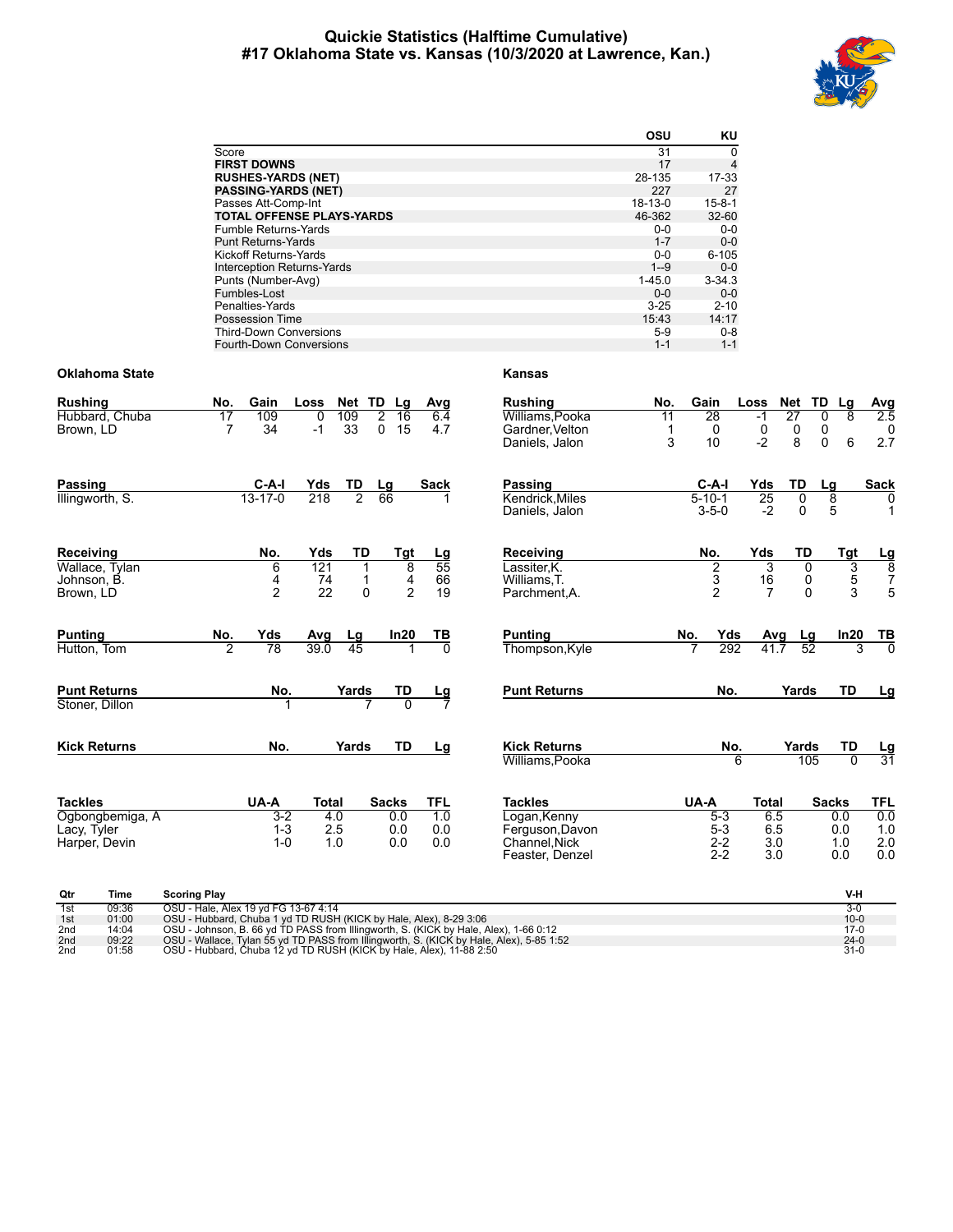# **Quickie Statistics (2nd Quarter only) #17 Oklahoma State vs. Kansas (10/3/2020 at Lawrence, Kan.)**



|                                   | OSU         | KU           |
|-----------------------------------|-------------|--------------|
| Score                             | 21          | 0            |
| <b>FIRST DOWNS</b>                | 10          | 3            |
| <b>RUSHES-YARDS (NET)</b>         | 12-89       | $9 - 17$     |
| <b>PASSING-YARDS (NET)</b>        | 160         | 25           |
| Passes Att-Comp-Int               | $9 - 7 - 0$ | $10 - 5 - 1$ |
| <b>TOTAL OFFENSE PLAYS-YARDS</b>  | 21-249      | 19-42        |
| <b>Fumble Returns-Yards</b>       | $0 - 0$     | $0-0$        |
| <b>Punt Returns-Yards</b>         | $0 - 0$     | $0-0$        |
| Kickoff Returns-Yards             | $0 - 0$     | $3 - 37$     |
| <b>Interception Returns-Yards</b> | $1 - 9$     | $0 - 0$      |
| Punts (Number-Avg)                | $1 - 33.0$  | $4 - 47.3$   |
| Fumbles-Lost                      | $0 - 0$     | $0 - 0$      |
| Penalties-Yards                   | $2 - 15$    | $0 - 0$      |
| Possession Time                   | 06:49       | 08:11        |
| <b>Third-Down Conversions</b>     | $2 - 3$     | $0 - 5$      |
| Fourth-Down Conversions           | $0 - 0$     | $1 - 1$      |

# **Oklahoma State Kansas**

| <b>Rushing</b>                                  | No.                 | Gain                          | Loss         | Net                  | TD                | Avg<br>Lg                          | Rushing                                                                                | No. | Gain                    | Loss           | Net TD                   | Avg                      |                               |
|-------------------------------------------------|---------------------|-------------------------------|--------------|----------------------|-------------------|------------------------------------|----------------------------------------------------------------------------------------|-----|-------------------------|----------------|--------------------------|--------------------------|-------------------------------|
| Hubbard, Chuba<br>Brown, LD                     | 3                   | 57<br>30                      | 0<br>0       | 57<br>30             | $\Omega$          | $\overline{12}$<br>8.1<br>15<br>10 | Williams, Pooka<br>Daniels, Jalon                                                      |     | 17<br>$\Omega$          | 0<br>$-2$      | 17<br>$-2$               | 0<br>2.4<br>$\mathbf{0}$ | $\frac{\text{Lg}}{8}$<br>$-2$ |
| <b>Passing</b><br>Illingworth, S.               |                     | $C-A-I$<br>$7 - 9 - 0$        | Yds<br>160   | TD<br>$\overline{2}$ | Lg<br>66          | <b>Sack</b><br>$\Omega$            | Passing<br>Kendrick, Miles                                                             |     | $C-A-I$<br>$5 - 10 - 1$ | Yds<br>25      | TD<br>$\overline{0}$     | Lg<br>$\overline{8}$     | <b>Sack</b>                   |
| Receiving<br>Wallace, Tylan                     |                     | No.                           | Yards<br>88  | TD                   | Tgt               | $\frac{\text{Lg}}{55}$             | Receiving<br>Lassiter.K.                                                               |     | No.                     | Yards<br>8     | TD<br>0                  | Tgt                      | $\frac{\text{Lg}}{8}$         |
| Johnson, B.<br>Brown, LD                        |                     | $\frac{4}{2}$<br>1            | 69<br>3      | $\Omega$             |                   | $\frac{5}{2}$<br>66<br>3           | Williams, T.<br>Parchment.A.                                                           |     | 3<br>$\mathbf 0$        | 16<br>$\Omega$ | 0<br>$\Omega$            | 5                        |                               |
| <b>Punting</b>                                  | No.                 | Yds                           | Avg          | Lng                  | In20              | $rac{TB}{0}$                       | <b>Punting</b>                                                                         | No. | Yds                     | Avg            | <u>Lng</u>               | In20                     | $\frac{TB}{0}$                |
| Hutton, Tom                                     |                     | 33                            | 33.0         | 33                   |                   | $\overline{0}$                     | Thompson, Kyle                                                                         |     | 189<br>4                | 47.3           | 52                       |                          | 3                             |
| <b>Punt Returns</b>                             |                     | No.                           |              | Yards                | <b>TD</b>         | Lg                                 | <b>Punt Returns</b>                                                                    |     | No.                     |                | Yards                    | TD                       | Lg                            |
| <b>Kick Returns</b>                             |                     | No.                           |              | Yards                | TD                | Lg                                 | <b>Kick Returns</b>                                                                    |     | No.                     | 3              | Yards<br>$\overline{37}$ | TD                       | $\frac{\text{Lg}}{15}$        |
|                                                 |                     |                               |              |                      |                   |                                    | Williams.Pooka                                                                         |     |                         |                |                          |                          |                               |
| <b>Tackles</b>                                  |                     | UA-A                          | <b>Total</b> |                      | <b>Sacks</b>      | TFL                                | <b>Tackles</b>                                                                         |     | UA-A                    | <b>Total</b>   |                          | <b>Sacks</b>             | <b>TFL</b>                    |
| Ogbongbemiga, A<br>Lacy, Tyler<br>Harper, Devin |                     | $1 - 2$<br>$1 - 2$<br>$1 - 0$ |              | 2.0<br>2.0<br>1.0    | 0.0<br>0.0<br>0.0 | 1.0<br>0.0<br>0.0                  | Logan, Kenny<br>Ferguson, Davon                                                        |     | $4 - 2$<br>$1 - 1$      | 5.0<br>1.5     |                          | 0.0<br>0.0               | 0.0<br>0.0                    |
| Time<br>Qtr                                     | <b>Scoring Play</b> |                               |              |                      |                   |                                    |                                                                                        |     |                         |                |                          | V-H                      |                               |
| 2nd<br>14.04                                    |                     |                               |              |                      |                   |                                    | $OSU - Johnson - B - 66$ vd TD PASS from Illingworth S. (KICK by Hale, Alex) 1-66 0:12 |     |                         |                |                          | $17-0$                   |                               |

2nd 14:04 OSU - Johnson, B. 66 yd TD PASS from Illingworth, S. (KICK by Hale, Alex), 1-66 0:12<br>2nd 09:22 OSU - Wallace, Tylan 55 yd TD PASS from Illingworth, S. (KICK by Hale, Alex), 5-85 1:52<br>2nd 01:58 OSU - H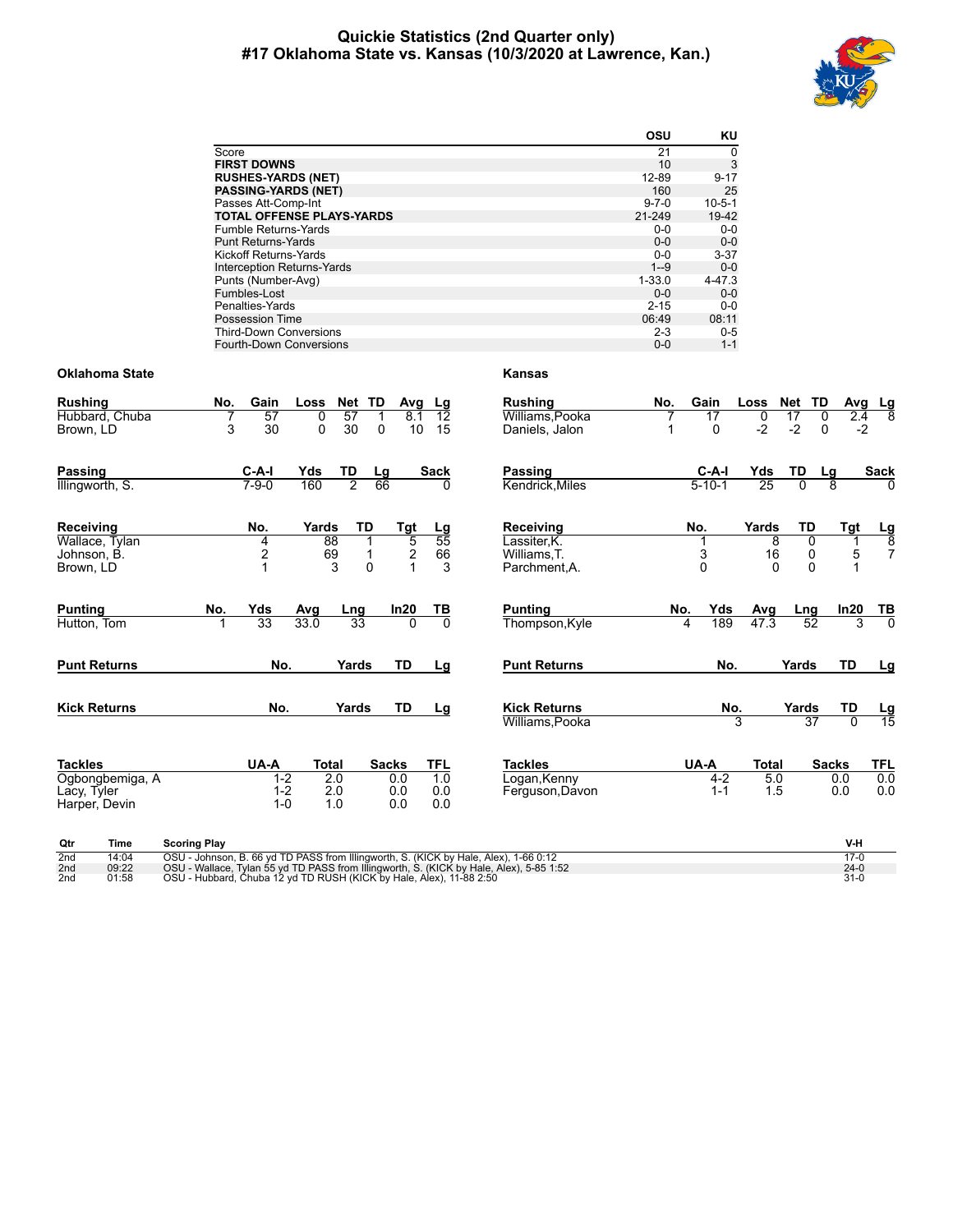

P

2-12 OSU15 Start of 3rd quarter, clock 15:00, KU ball on KU35.

Jones,Liam kickoff 42 yards to the OSU23, Wolf, Landon return 9 yards to the OSU32 (Mayberry, Duece;Kaufman,Hunter).

# **OKLAHOMA STATE drive start at 14:56.**

| 1-10    |                                              | OSU32 Illingworth, Shane pass complete to Wallace, Tylan for 3 yards to the OSU35 (Logan, Kenny). |   |
|---------|----------------------------------------------|---------------------------------------------------------------------------------------------------|---|
| $2 - 7$ |                                              | OSU35 Hubbard, Chuba rush for 28 yards to the KU37, 1ST DOWN OSU, out-of-bounds.                  | R |
| 1-10    | KU37                                         | Hubbard, Chuba rush for 2 yards to the KU35 (Feaster, Denzel).                                    |   |
| 2-8     | KU35                                         | Illingworth, Shane pass complete to Stoner, Dillon for 11 yards to the KU24, 1ST DOWN OSU         | P |
|         |                                              | (Ferguson, Davon).                                                                                |   |
| 1-10    | KU24                                         | Illingworth, Shane rush for 4 yards to the KU20, out-of-bounds.                                   |   |
| $2-6$   | KU20                                         | Hubbard, Chuba rush for 6 yards to the KU14, 1ST DOWN OSU (Logan, Kenny).                         | R |
|         | 1-10 KU14                                    | Illingworth, Shane pass complete to Wallace, Tylan for 14 yards to the KU0, 1ST DOWN OSU,         | P |
|         |                                              | <b>TOUCHDOWN. clock 13:14.</b>                                                                    |   |
|         | $\overline{1}$ $\overline{2}$ $\overline{1}$ | the best Address to be the contracted as a set                                                    |   |

**1-0 KU03 Hale, Alex kick attempt good.**

# **OKLAHOMA STATE 38, KANSAS 0**

*Drive Summary: 7 plays, 68 yards, 1:42*

Hale, Alex kickoff 65 yards to the KU0, touchback.

# **KANSAS drive start at 13:14.**

|                                       | 1-10 KU25 | Williams, Pooka rush for 2 yards to the KU27 (Rodriguez, Malcolm).                       |  |  |
|---------------------------------------|-----------|------------------------------------------------------------------------------------------|--|--|
| $2 - 8$                               | KU27      | Kendrick, Miles pass complete to Lawrence Arnold for 5 yards to the KU32, out-of-bounds. |  |  |
| $3 - 3$                               | KU32      | Kendrick, Miles rush for 2 yards to the KU34.                                            |  |  |
| 4-1                                   |           | KU34 Williams, Pooka rush for no gain to the KU34 (Harper, Devin).                       |  |  |
| Drive Summary: 4 plays, 9 yards, 1:39 |           |                                                                                          |  |  |
|                                       |           |                                                                                          |  |  |

# **OKLAHOMA STATE drive start at 11:35.**

|       | 1-10 KU34 | Illingworth, Shane pass incomplete to Johnson, Braydon.                                                                       |   |
|-------|-----------|-------------------------------------------------------------------------------------------------------------------------------|---|
|       | 2-10 KU34 | Illingworth, Shane pass complete to Wallace, Tylan for 10 yards to the KU24, 1ST DOWN OSU<br>(Jones, Elijah; Johnson, Kyron). | P |
|       | 1-10 KU24 | Brown, LD rush for 4 yards to the KU20 (Terry, DaJon; Johnson, Kyron).                                                        |   |
| 2-6   | KU20      | Jackson, Dezmon rush for 7 yards to the KU13, 1ST DOWN OSU (Prunty, Karon).                                                   | R |
|       | 1-10 KU13 | Jackson, Dezmon rush for 4 yards to the KU9 (Channel, Nick).                                                                  |   |
| $2-6$ | KU09      | Illingworth, Shane sacked for loss of 8 yards to the KU17 (Terry, DaJon).                                                     |   |
|       | 3-14 KU17 | Jackson, Dezmon rush for 12 yards to the KU5 (Prunty, Karon;Logan, Kenny).                                                    |   |

**4-2 KU05 Hale, Alex field goal attempt from 22 GOOD, clock 08:12.**

# **OKLAHOMA STATE 41, KANSAS 0**

*Drive Summary: 8 plays, 29 yards, 3:23*

Hale, Alex kickoff 65 yards to the KU0, Horne,Jamahl return 30 yards to the KU30 (Sherman, Relijah).

# **KANSAS drive start at 08:05.**

|                                         | 1-10 KU30 | Williams, Pooka rush for 3 yards to the KU33 (Holmes, Christian; Bundage, Calvin).                       |  |  |  |
|-----------------------------------------|-----------|----------------------------------------------------------------------------------------------------------|--|--|--|
| 2-7                                     | KU33      | Kendrick, Miles rush for loss of 2 yards to the KU31 (Asi, Sione).                                       |  |  |  |
| 3-9 KU31                                |           | Kendrick, Miles sacked for loss of 11 yards to the KU20 (Ford, Trace), QB hurry by Lacy, Tyler.          |  |  |  |
|                                         | 4-20 KU20 | Thompson. Kyle punt 33 yards to the OSU47, Stoner, Dillon return 0 yards to the OSU47 (Harris, Corione). |  |  |  |
| Drive Summary: 3 plays, -10 yards, 1:47 |           |                                                                                                          |  |  |  |

# **OKLAHOMA STATE drive start at 06:18.**

*Bullock, Ethan at QB for Oklahoma State.*

- 1-10 OSU47 Jackson, Dezmon rush for 18 yards to the KU35, 1ST DOWN OSU (Betts,Nate). R
- 1-10 KU35 Jackson, Dezmon rush for 1 yard to the KU34 (Logan,Kenny).
- 2-9 KU34 Bullock, Ethan pass complete to Anderson, Dee for 14 yards to the KU20, 1ST DOWN OSU (Mayberry, Duece;Dineen,Jay).
- 1-10 KU20 Jackson, Dezmon rush for 2 yards to the KU18 (Channel,Nick).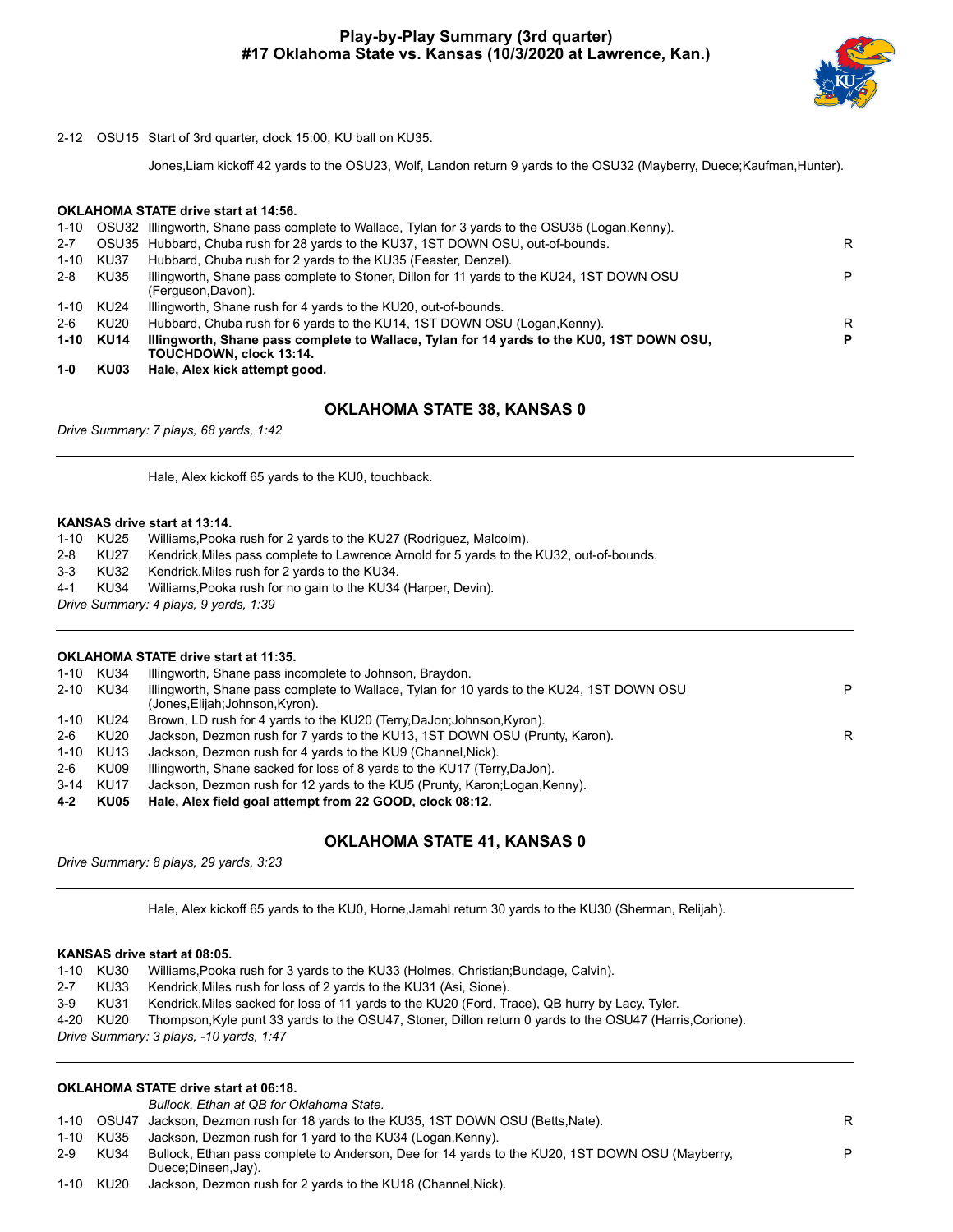| 2-8 |  | KU18 Jackson, Dezmon rush for 6 yards to the KU12 (Channel, Nick). |  |  |
|-----|--|--------------------------------------------------------------------|--|--|
|-----|--|--------------------------------------------------------------------|--|--|

3-2 KU12 Jackson, Dezmon rush for 3 yards to the KU9, 1ST DOWN OSU (Channel, Nick).

1-0 KU09 Richardson, Dominic rush for loss of 1 yard to the KU10 (Hatcher,Hayden).

2-0 KU10 Richardson, Dominic rush for 6 yards to the KU4 (Dineen,Jay).

3-0 KU04 Bullock, Ethan pass incomplete to Martin, Tay.

4-0 KU04 PENALTY OSU delay of game 5 yards to the KU9.

**4-0 KU09 Hale, Alex field goal attempt from 27 GOOD, clock 03:14.**

# **OKLAHOMA STATE 44, KANSAS 0**

*Drive Summary: 10 plays, 44 yards, 3:04*

McClure, Jake kickoff 65 yards to the KU0, touchback.

# **KANSAS drive start at 03:14.**

|         | 1-10 KU25 | Kendrick, Miles pass incomplete to Takulve Williams.                                                   |   |
|---------|-----------|--------------------------------------------------------------------------------------------------------|---|
|         | 2-10 KU25 | Kendrick, Miles pass complete to Kwamie Lassiter for 10 yards to the KU35, 1ST DOWN KU (Irby, Tyren).  | P |
|         | 1-10 KU35 | Gardner, Velton rush for 9 yards to the KU44 (Flanagan, Sean; Williams, Kanion).                       |   |
| $2 - 1$ | KU44      | Kendrick, Miles pass complete to Gardner, Velton for 5 yards to the KU49, 1ST DOWN KU (Harper, Devin). | P |
|         | 1-10 KU49 | Gardner, Velton rush for loss of 1 yard to the KU48 (Flanagan, Sean).                                  |   |
|         | 2-11 KU48 | Kendrick, Miles pass complete to Lawrence Arnold for 4 yards to the OSU48 (Muhammad, Jabbar).          |   |
| $3 - 7$ |           | OSU48 Kendrick, Miles sacked for loss of 3 yards to the KU49 (Harper, Devin).                          |   |
|         | 4-10 KU49 | Timeout Oklahoma State, clock 00:01.                                                                   |   |
|         | 4-10 KU49 | Thompson, Kyle punt 32 yards to the OSU19, fair catch by Presley, Brennan.                             |   |
|         |           | Drive Summary: 7 plays, 24 yards, 3:14                                                                 |   |
|         |           |                                                                                                        |   |

# **OKLAHOMA STATE drive start at 00:00.**

# **END OF 3RD QUARTER: OKLAHOMA STATE 44, KANSAS 0**

|                        | Time               |                                         | 1st Downs | <b>Conversions</b> |         |         |          |                  |                  |
|------------------------|--------------------|-----------------------------------------|-----------|--------------------|---------|---------|----------|------------------|------------------|
| <b>Quarter Summary</b> | Score Poss R P X T |                                         |           |                    | -3rd    | 4th     | Rushina  | Passing          | <b>Penalties</b> |
| Oklahoma State         | 13                 | $08:13 \quad 5 \quad 4 \quad 0 \quad 9$ |           |                    | $1 - 3$ | $0 - 0$ | 16-94    | 5-7-0-52         | $1 - 5$          |
| Kansas                 |                    | 06:47 0 2 0 2                           |           |                    | $0 - 3$ | $0 - 1$ | $9 - -1$ | $4 - 5 - 0 - 24$ | 0-0              |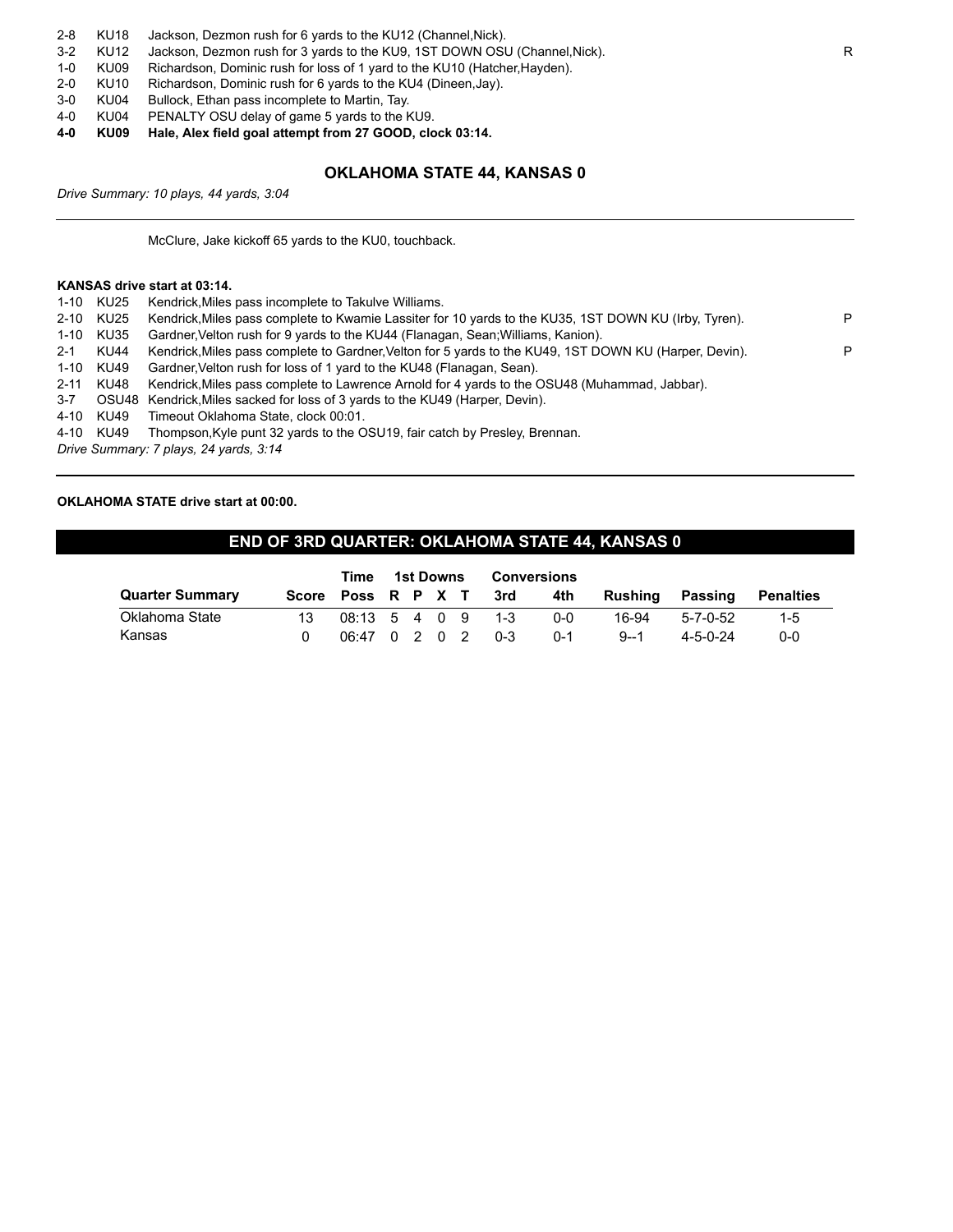# **Quickie Statistics (3rd Quarter Cumulative) #17 Oklahoma State vs. Kansas (10/3/2020 at Lawrence, Kan.)**



|                                   | OSU        | KU            |
|-----------------------------------|------------|---------------|
| Score                             | 44         | 0             |
| <b>FIRST DOWNS</b>                | 26         | 6             |
| <b>RUSHES-YARDS (NET)</b>         | 44-229     | 26-32         |
| <b>PASSING-YARDS (NET)</b>        | 279        | 51            |
| Passes Att-Comp-Int               | $25-18-0$  | $20 - 12 - 1$ |
| <b>TOTAL OFFENSE PLAYS-YARDS</b>  | 69-508     | 46-83         |
| <b>Fumble Returns-Yards</b>       | $0 - 0$    | $0-0$         |
| <b>Punt Returns-Yards</b>         | $2 - 7$    | $0-0$         |
| <b>Kickoff Returns-Yards</b>      | $1 - 9$    | $7 - 135$     |
| <b>Interception Returns-Yards</b> | $1 - 9$    | $0 - 0$       |
| Punts (Number-Avg)                | $1 - 45.0$ | $3 - 34.3$    |
| Fumbles-Lost                      | $0 - 0$    | $0 - 0$       |
| Penalties-Yards                   | $4 - 30$   | $2 - 10$      |
| Possession Time                   | 23:56      | 21:4          |
| <b>Third-Down Conversions</b>     | $6 - 12$   | $0 - 11$      |
| <b>Fourth-Down Conversions</b>    | $1 - 1$    | $1 - 2$       |
|                                   |            |               |

# **Oklahoma State Kansas**

| No.                                                             |                               |                                                       |                                                  |                                                                                 |                                              |                                                                                      | No.                 |                                                        |                     |                                                                                                                |                                    |                                                        |                                                                                                                   |
|-----------------------------------------------------------------|-------------------------------|-------------------------------------------------------|--------------------------------------------------|---------------------------------------------------------------------------------|----------------------------------------------|--------------------------------------------------------------------------------------|---------------------|--------------------------------------------------------|---------------------|----------------------------------------------------------------------------------------------------------------|------------------------------------|--------------------------------------------------------|-------------------------------------------------------------------------------------------------------------------|
| $\overline{20}$<br>$\begin{array}{c}\n8 \\ 8 \\ 2\n\end{array}$ | 145<br>53<br>38<br>6          | $\Omega$<br>0<br>$-1$<br>$-1$                         | 145<br>53<br>37<br>5                             | $\overline{2}$<br>28<br>$\mathbf 0$<br>18<br>15<br>$\mathbf 0$<br>$\Omega$<br>6 | $\overline{7.3}$<br>6.6<br>4.6<br>2.5        | Williams, Pooka<br>Gardner, Velton<br>Daniels, Jalon                                 | 14<br>$\frac{3}{3}$ | 33<br>9<br>10                                          |                     | $-1$<br>$-1$<br>$-2$                                                                                           | $\overline{8}$                     | 8<br>$\overline{0}$<br>$\frac{9}{6}$<br>0<br>0         | $\frac{\text{Avg}}{2.3}$<br>$2.7$<br>2.7                                                                          |
|                                                                 | $C-A-I$<br>$1 - 2 - 0$        | Yds<br>248<br>14                                      | TD<br>3<br>$\mathbf{0}$                          | Lg<br>66<br>14                                                                  | <b>Sack</b><br>2<br>$\Omega$                 | Passing<br>Kendrick.Miles<br>Daniels, Jalon                                          |                     |                                                        |                     | 35<br>$-2$                                                                                                     | TD<br>0<br>$\mathbf{0}$            | Lg<br>$\overline{10}$<br>5                             | <b>Sack</b><br>$\overline{2}$<br>$\mathbf{1}$                                                                     |
|                                                                 | No.<br>9<br>$\frac{4}{2}$     | Yds<br>148<br>$\begin{array}{c} 74 \\ 22 \end{array}$ | TD<br>$\overline{2}$<br>$\mathbf{1}$<br>$\Omega$ | Tgt<br>11<br>$\frac{5}{2}$                                                      | $\frac{Lg}{55}$<br>66<br>19                  | Receiving<br>Lassiter.K.<br>Arnold. L.<br>Williams.T.<br>Parchment.A.                |                     | No.<br>$\begin{array}{c} 3 \\ 2 \\ 3 \\ 2 \end{array}$ |                     | 13<br>$\frac{9}{16}$<br>$\overline{7}$                                                                         |                                    | Tgt<br>$\begin{array}{c} 4 \\ 2 \\ 6 \end{array}$<br>3 | $\frac{\text{Lg}}{10}$<br>5<br>7<br>5<br>5                                                                        |
| No.<br>2                                                        | Yds<br>78                     | Avg<br>39.0                                           | $\frac{\text{Lg}}{45}$                           |                                                                                 | TВ<br>70                                     | <b>Punting</b><br>Thompson, Kyle                                                     |                     | $\overline{9}$                                         |                     | 39.7                                                                                                           |                                    | In20                                                   | TВ<br>70<br>4                                                                                                     |
|                                                                 | No.<br>$\overline{2}$         |                                                       |                                                  | TD                                                                              | $\frac{Lg}{7}$                               | <b>Punt Returns</b>                                                                  |                     |                                                        |                     |                                                                                                                |                                    | <b>TD</b>                                              | Lg                                                                                                                |
|                                                                 | No.                           |                                                       | 9                                                | TD<br>$\overline{0}$                                                            | $\frac{Lg}{9}$                               | <b>Kick Returns</b><br>Williams.Pooka<br>Horne, Jamahl                               |                     |                                                        | 6<br>1              |                                                                                                                |                                    | TD<br>$\overline{0}$<br>$\mathbf 0$                    | $\frac{Lg}{31}$<br>30                                                                                             |
|                                                                 | $3 - 2$<br>$1 - 3$<br>$4 - 0$ |                                                       |                                                  | 0.0<br>0.0<br>1.0                                                               | <b>TFL</b><br>$\overline{1.0}$<br>0.0<br>1.0 | <b>Tackles</b><br>Logan, Kenny<br>Ferguson, Davon<br>Channel.Nick<br>Feaster, Denzel |                     |                                                        |                     | 10.0<br>7.5<br>7.0<br>4.0                                                                                      |                                    | 0.0<br>0.0<br>1.0<br>0.0                               | <b>TFL</b><br>0.0<br>1.0<br>2.0<br>0.0                                                                            |
|                                                                 |                               | Gain<br>$17 - 22 - 0$<br>UA-A                         | Loss                                             | <b>Total</b><br>4.0<br>2.5<br>4.0                                               | Net TD Lg<br>Yards<br>Yards<br><b>Sacks</b>  | Avg<br>In20                                                                          | <b>Rushing</b>      |                                                        | Gain<br>No.<br>UA-A | $C-A-I$<br>$9 - 15 - 1$<br>$3 - 5 - 0$<br>Yds<br>357<br>No.<br>No.<br>$8 - 4$<br>$6 - 3$<br>$6 - 2$<br>$3 - 2$ | Loss<br>Yds<br>Yds<br><b>Total</b> | Net<br>32<br>Avg                                       | TD<br>Lg<br>TD<br>0<br>0<br>0<br>$\Omega$<br>Lg<br>$\overline{52}$<br>Yards<br>Yards<br>105<br>30<br><b>Sacks</b> |

| Qtr             | Time  | <b>Scoring Play</b>                                                                     | V-H      |
|-----------------|-------|-----------------------------------------------------------------------------------------|----------|
| 1st             | 09:36 | OSU - Hale, Alex 19 vd FG 13-67 4:14                                                    | $3-0$    |
| 1st             | 01:00 | OSU - Hubbard, Chuba 1 yd TD RUSH (KICK by Hale, Alex), 8-29 3:06                       | $10 - 0$ |
| 2 <sub>nd</sub> | 14:04 | OSU - Johnson, B. 66 yd TD PASS from Illingworth, S. (KICK by Hale, Alex), 1-66 0:12    | $17-0$   |
| 2 <sub>nd</sub> | 09:22 | OSU - Wallace, Tylan 55 yd TD PASS from Illingworth, S. (KICK by Hale, Alex), 5-85 1:52 | $24-0$   |
| 2 <sub>nd</sub> | 01:58 | OSU - Hubbard, Chuba 12 yd TD RUSH (KICK by Hale, Alex), 11-88 2:50                     | $31 - 0$ |
| 3rd             | 13:14 | OSU - Wallace, Tylan 14 yd TD PASS from Illingworth, S. (KICK by Hale, Alex), 7-68 1:42 | $38-0$   |
| 3rd             | 08:12 | OSU - Hale, Alex 22 yd FG 8-29 3:23                                                     | $41-0$   |
| 3rd             | 03:14 | OSU - Hale, Alex 27 yd FG 10-44 3:04                                                    | $44-0$   |
|                 |       |                                                                                         |          |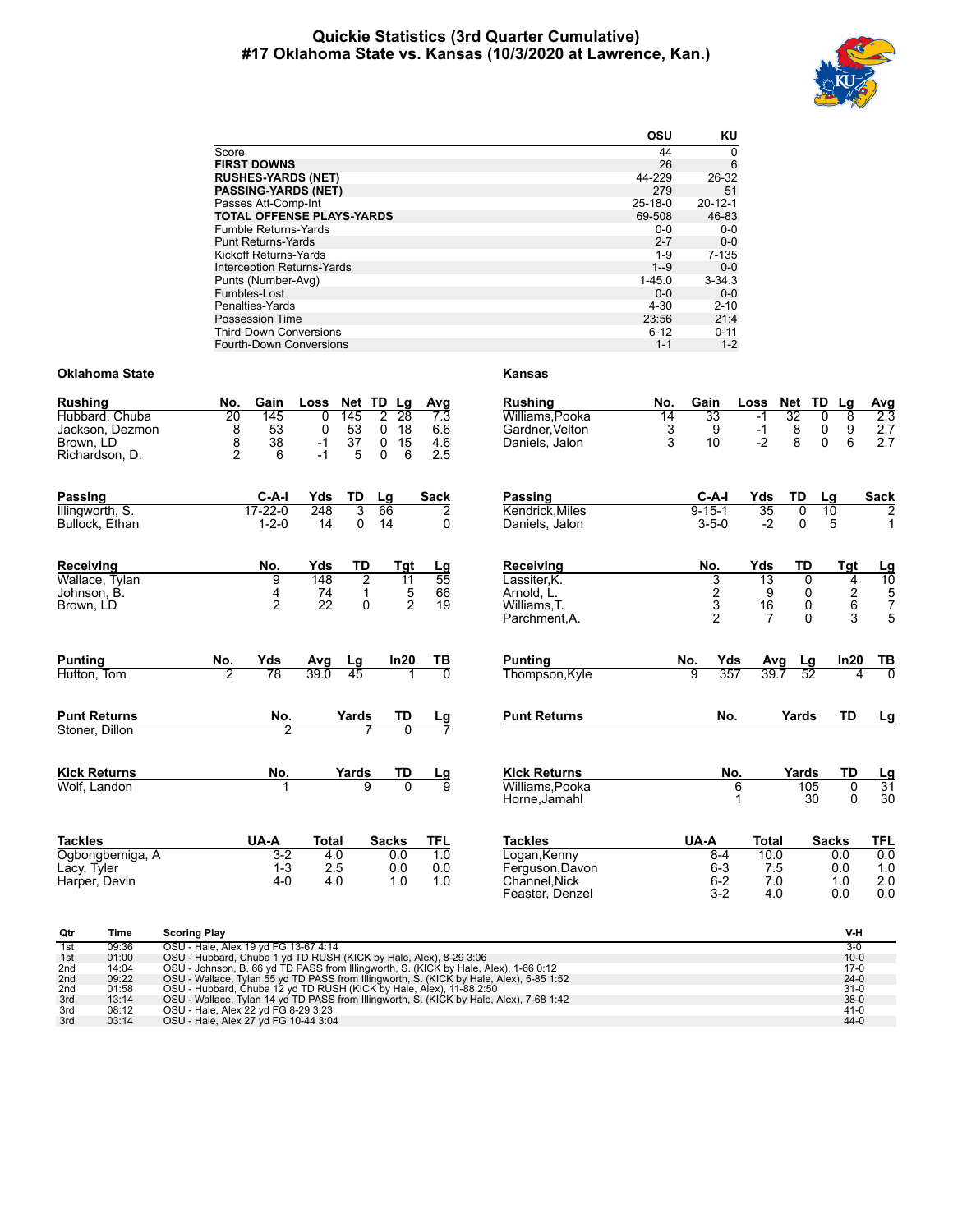# **Quickie Statistics (3rd Quarter only) #17 Oklahoma State vs. Kansas (10/3/2020 at Lawrence, Kan.)**



|                                   | OSU         | KU          |
|-----------------------------------|-------------|-------------|
| Score                             | 13          | 0           |
| <b>FIRST DOWNS</b>                | 9           | 2           |
| <b>RUSHES-YARDS (NET)</b>         | 16-94       | $9 - 1$     |
| <b>PASSING-YARDS (NET)</b>        | 52          | 24          |
| Passes Att-Comp-Int               | $7 - 5 - 0$ | $5 - 4 - 0$ |
| <b>TOTAL OFFENSE PLAYS-YARDS</b>  | $23 - 146$  | $14 - 23$   |
| Fumble Returns-Yards              | $0 - 0$     | $0 - 0$     |
| <b>Punt Returns-Yards</b>         | $1 - 0$     | $0 - 0$     |
| Kickoff Returns-Yards             | $1 - 9$     | $1 - 30$    |
| <b>Interception Returns-Yards</b> | $0 - 0$     | $0 - 0$     |
| Punts (Number-Avg)                | -0          | $2 - 32.5$  |
| Fumbles-Lost                      | $0 - 0$     | $0 - 0$     |
| Penalties-Yards                   | $1 - 5$     | $0 - 0$     |
| Possession Time                   | 08:13       | 06:47       |
| <b>Third-Down Conversions</b>     | $1 - 3$     | $0 - 3$     |
| <b>Fourth-Down Conversions</b>    | $0 - 0$     | $0 - 1$     |

# **Oklahoma State Kansas**

| <b>Rushing</b>                                                   | Gain<br>No.<br>TD<br>Loss<br>Net<br>Avg<br>Lg                                                                                                                                                                                | <b>Rushing</b>                                                     | No.                   | Gain                                     | Loss                                  | Net                             | TD<br>Avg                          |                                 |
|------------------------------------------------------------------|------------------------------------------------------------------------------------------------------------------------------------------------------------------------------------------------------------------------------|--------------------------------------------------------------------|-----------------------|------------------------------------------|---------------------------------------|---------------------------------|------------------------------------|---------------------------------|
| Hubbard, Chuba<br>Jackson, Dezmon<br>Brown, LD<br>Richardson, D. | 3<br>$\overline{36}$<br>36<br>$\mathbf 0$<br>0<br>28<br>12<br>53<br>8<br>$\mathbf 0$<br>53<br>0<br>6.6<br>18<br>1<br>$\overline{4}$<br>0<br>4<br>0<br>4<br>4<br>$\overline{2}$<br>5<br>6<br>$\mathbf{0}$<br>2.5<br>6<br>$-1$ | Williams, Pooka<br>Gardner, Velton                                 | $\frac{3}{2}$         | 5<br>9                                   | 0<br>$-1$                             | 5<br>8                          | 0<br>0                             | $\frac{Lg}{3}$<br>1.7<br>9<br>4 |
| <b>Passing</b>                                                   | TD<br>C-A-I<br>Yds<br><b>Sack</b><br>Lg                                                                                                                                                                                      | Passing                                                            |                       | C-A-I                                    | Yds                                   | TD                              | Lg                                 | <b>Sack</b>                     |
| Illingworth, S.<br>Bullock, Ethan                                | $4 - 5 - 0$<br>30<br>$\overline{14}$<br>1<br>1<br>$1 - 2 - 0$<br>14<br>0<br>14<br>0                                                                                                                                          | Kendrick, Miles                                                    |                       | $4 - 5 - 0$                              | 10                                    | $\overline{0}$                  | 10                                 |                                 |
| Receiving                                                        | No.<br>Yards<br>TD<br>Tgt<br>Lg                                                                                                                                                                                              | Receiving                                                          | No.                   |                                          | Yards                                 | TD                              | Tgt                                | $\frac{Lg}{10}$                 |
| Wallace, Tylan<br>Johnson, B.                                    | 3<br>$\overline{27}$<br>3<br>14<br>1<br>$\Omega$<br>$\mathbf{0}$<br>0<br>1                                                                                                                                                   | Lassiter.K.<br>Arnold, L.<br>Williams, T.                          | $\overline{2}$<br>0   |                                          | 10<br>9<br>0                          | $\mathbf 0$<br>0<br>$\mathbf 0$ | $\mathbf 1$<br>$\overline{c}$<br>1 | 5                               |
| <b>Punting</b>                                                   | No.<br>Yds<br>In20<br>TВ<br>Avg<br>Lng                                                                                                                                                                                       | <b>Punting</b><br>Thompson, Kyle                                   | No.<br>$\overline{2}$ | Yds<br>65                                | Avg<br>32.5                           | Lng<br>$\overline{33}$          | In20                               | TВ<br>70                        |
|                                                                  |                                                                                                                                                                                                                              |                                                                    |                       |                                          |                                       |                                 |                                    |                                 |
| <b>Punt Returns</b><br>Stoner, Dillon                            | No.<br>Yards<br>TD<br><u>Lg</u><br>$\overline{0}$                                                                                                                                                                            | <b>Punt Returns</b>                                                |                       | No.                                      |                                       | Yards                           | <b>TD</b>                          | Lg                              |
|                                                                  |                                                                                                                                                                                                                              |                                                                    |                       |                                          |                                       |                                 |                                    |                                 |
| <b>Kick Returns</b><br>Wolf. Landon                              | No.<br>Yards<br>TD<br>$\frac{Lg}{9}$<br>$\overline{0}$<br>9                                                                                                                                                                  | <b>Kick Returns</b><br>Horne, Jamahl                               |                       | No.                                      |                                       | Yards<br>$\overline{30}$        | TD<br>$\Omega$                     | $\frac{Lg}{30}$                 |
| <b>Tackles</b>                                                   | <b>TFL</b><br>UA-A<br><b>Total</b><br><b>Sacks</b>                                                                                                                                                                           | <b>Tackles</b>                                                     |                       | UA-A                                     | <b>Total</b>                          |                                 | <b>Sacks</b>                       | TFL                             |
| Harper, Devin                                                    | $\overline{1.0}$<br>3.0<br>$3-0$<br>1.0                                                                                                                                                                                      | Logan, Kenny<br>Ferguson, Davon<br>Channel.Nick<br>Feaster, Denzel |                       | $3 - 1$<br>$1 - 0$<br>$4 - 0$<br>$1 - 0$ | $\overline{3.5}$<br>1.0<br>4.0<br>1.0 |                                 | 0.0<br>0.0<br>0.0<br>0.0           | 0.0<br>0.0<br>0.0<br>0.0        |
| Qtr<br>Time                                                      | <b>Scoring Play</b>                                                                                                                                                                                                          |                                                                    |                       |                                          |                                       |                                 | V-H                                |                                 |
| 13:14<br>3rd<br>08:12<br>3rd                                     | OSU - Wallace, Tylan 14 yd TD PASS from Illingworth, S. (KICK by Hale, Alex), 7-68 1:42<br>OSU - Hale, Alex 22 yd FG 8-29 3:23                                                                                               |                                                                    |                       |                                          |                                       |                                 | $38-0$<br>$41 - 0$                 |                                 |
| 3rd<br>03:14                                                     | OSU - Hale, Alex 27 yd FG 10-44 3:04                                                                                                                                                                                         |                                                                    |                       |                                          |                                       |                                 | $44 - 0$                           |                                 |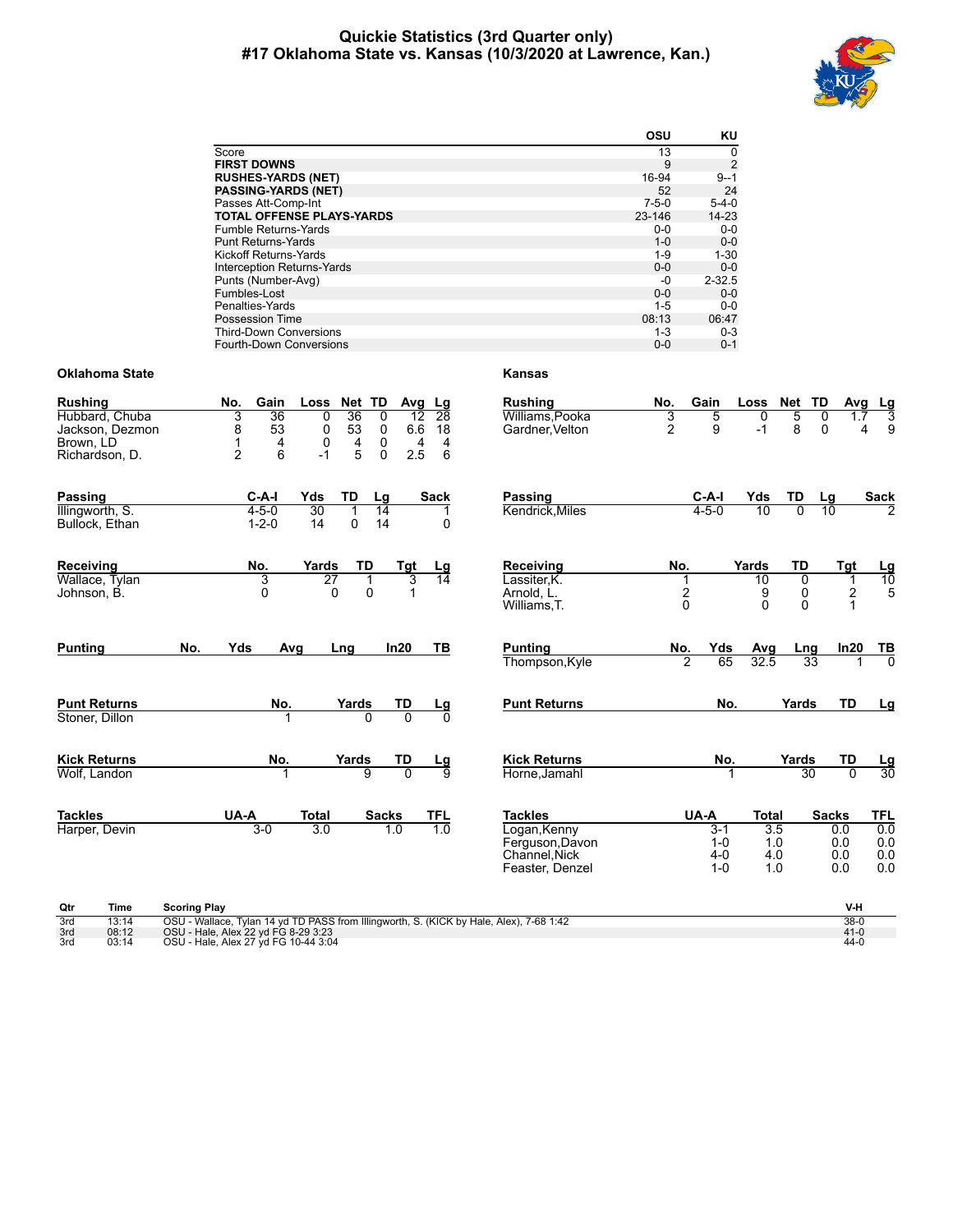# **Play-by-Play Summary (4th quarter) #17 Oklahoma State vs. Kansas (10/3/2020 at Lawrence, Kan.)**



- 1-10 OSU19 Start of 4th quarter, clock 15:00.
- 1-10 OSU19 Fumble by TEAM, TEAM rush for loss of 5 yards to the OSU14.
- 2-15 OSU14 Richardson, Dominic rush for 1 yard to the OSU15 (Sampson,Caleb).
- 3-14 OSU15 Bullock, Ethan pass incomplete to Martin, Tay, dropped pass.
- 4-14 OSU15 Hutton, Tom punt 37 yards to the KU48, fair catch by Kwamie Lassiter.
- *Drive Summary: 3 plays, -4 yards, 1:02*

# **KANSAS drive start at 13:58.**

|       | 1-10 KU48 | Gardner, Velton rush for no gain to the KU48 (Dizadare, Na'drian; Ross, Xavier).                 |   |
|-------|-----------|--------------------------------------------------------------------------------------------------|---|
|       | 2-10 KU48 | Kendrick, Miles pass complete to Kwamie Lassiter for 30 yards to the OSU22, 1ST DOWN KU (Harper, | P |
|       |           | Thomas).                                                                                         |   |
|       |           | 1-10 OSU22 Gardner, Velton rush for 4 yards to the OSU18 (Williams, Kanion).                     |   |
| $2-6$ |           | OSU18 Gardner, Velton rush for 17 yards to the OSU1, 1ST DOWN KU (Farrar, Kamryn).               | R |
| 1-0   |           | OSU01 Gardner, Velton rush for 1 yard to the OSU0, TOUCHDOWN, clock 12:04.                       |   |

**1-0 OSU03 Borcila,Jacob kick attempt good.**

# **OKLAHOMA STATE 44, KANSAS 7**

*Drive Summary: 5 plays, 52 yards, 1:54*

Jones,Liam kickoff 65 yards to the OSU0, touchback.

# **OKLAHOMA STATE drive start at 12:04.**

1-10 OSU25 Jackson, Dezmon rush for 4 yards to the OSU29 (Hatcher,Hayden). 2-6 OSU29 Jackson, Dezmon rush for 34 yards to the KU37, 1ST DOWN OSU, out-of-bounds (Harris,Corione). R 1-10 KU37 Richardson, Dominic rush for 2 yards to the KU35 (Hatcher,Hayden). 2-8 KU35 Bullock, Ethan pass incomplete to Anderson, Dee (Prunty, Karon). 3-8 KU35 Bullock, Ethan pass incomplete to Anderson, Dee (Logan,Kenny). 4-8 KU35 Hutton, Tom punt 33 yards to the KU2, downed. *Drive Summary: 5 plays, 40 yards, 1:38*

# **KANSAS drive start at 10:26.**

| 1-10     | KU02 | Hishaw, Daniel rush for 12 yards to the KU14, 1ST DOWN KU (Dizadare, Na'drian).                         | R |
|----------|------|---------------------------------------------------------------------------------------------------------|---|
| $1 - 10$ | KU14 | Hishaw, Daniel rush for 10 yards to the KU24, 1ST DOWN KU (Farrar, Kamryn).                             | R |
| $1 - 10$ | KU24 | Hishaw, Daniel rush for 15 yards to the KU39, 1ST DOWN KU (Flanagan, Sean;Farrar, Kamryn).              | R |
| 1-10     | KU39 | Hishaw, Daniel rush for 7 yards to the KU46 (Taylor II, Jason).                                         |   |
| $2 - 3$  | KU46 | Gardner, Velton rush for loss of 1 yard to the KU45 (Irby, Tyren).                                      |   |
| 3-4      | KU45 | Kendrick, Miles pass complete to Lawrence Arnold for 11 yards to the OSU44, 1ST DOWN KU (Black, Korie). | P |
| 1-10     |      | OSU44 Gardner, Velton rush for 4 yards to the OSU40, out-of-bounds.                                     |   |
| 2-6      |      | OSU40 Gardner, Velton rush for 2 yards to the OSU38 (Taylor II, Jason).                                 |   |
| $3-4$    |      | OSU38 Gardner, Velton rush for loss of 4 yards to the OSU42 (Martin, Brock; Fofana, Amadou).            |   |
| 4-8      |      | OSU42 Kendrick, Miles pass incomplete to Lawrence Arnold.                                               |   |
|          |      | Drive Summary: 10 plays, 56 yards, 4:09                                                                 |   |

# **OKLAHOMA STATE drive start at 06:17.**

| 1-10     |       | OSU42 Richardson, Dominic rush for 1 yard to the OSU43 (Sampson, Caleb).                                                                      |    |
|----------|-------|-----------------------------------------------------------------------------------------------------------------------------------------------|----|
| $2-9$    | OSU43 | Richardson, Dominic rush for 5 yards to the OSU48 (Betts, Nate).                                                                              |    |
| 3-4      | OSU48 | Bullock, Ethan pass complete to Owens, Rashod for 15 yards to the KU37, 1ST DOWN OSU (Dotson,<br>RaMello).                                    | P  |
| $1 - 10$ | KU37  | Cooper, Micah rush for 4 yards to the KU33 (Terry, DaJon).                                                                                    |    |
| $2-6$    | KU33  | Cooper, Micah rush for 2 yards to the KU31 (Terry, DaJon).                                                                                    |    |
| $3-4$    | KU31  | Cooper, Micah rush for 5 yards to the KU26, 1ST DOWN OSU (Betts, Nate).                                                                       | R. |
| $1 - 10$ | KU26  | Bullock, Ethan pass complete to Owens, Rashod for 4 yards to the KU22 (Ferguson, Davon).                                                      |    |
| $2-6$    | KU22  | Richardson, Dominic rush for 2 yards to the KU20 (Harris, Marcus).                                                                            |    |
| $3-4$    | KU20  | Richardson, Dominic rush for 6 yards to the KU14, 1ST DOWN OSU (Parker, Steven).                                                              | R  |
| $1 - 10$ | KU14  | Richardson, Dominic rush for 5 yards to the KU9 (Harris, Marcus; Feaster, Denzel).                                                            |    |
| $2 - 5$  | KU09  | Bullock, Ethan pass incomplete to Owens, Rashod, PENALTY KU pass interference (Mayberry, Duece) 7<br>vards to the KU2, 1ST DOWN OSU, NO PLAY. | E. |
| 1-0      | KU02  | Richardson, Dominic rush for loss of 1 yard to the KU3 (Ferguson, Davon).                                                                     |    |
| $2 - 0$  | KU03  | Richardson, Dominic rush for 2 yards to the KU1 (Harris, Corione).                                                                            |    |
|          |       |                                                                                                                                               |    |

3-0 KU01 Richardson, Dominic rush for loss of 1 yard to the KU2 (Feaster, Denzel).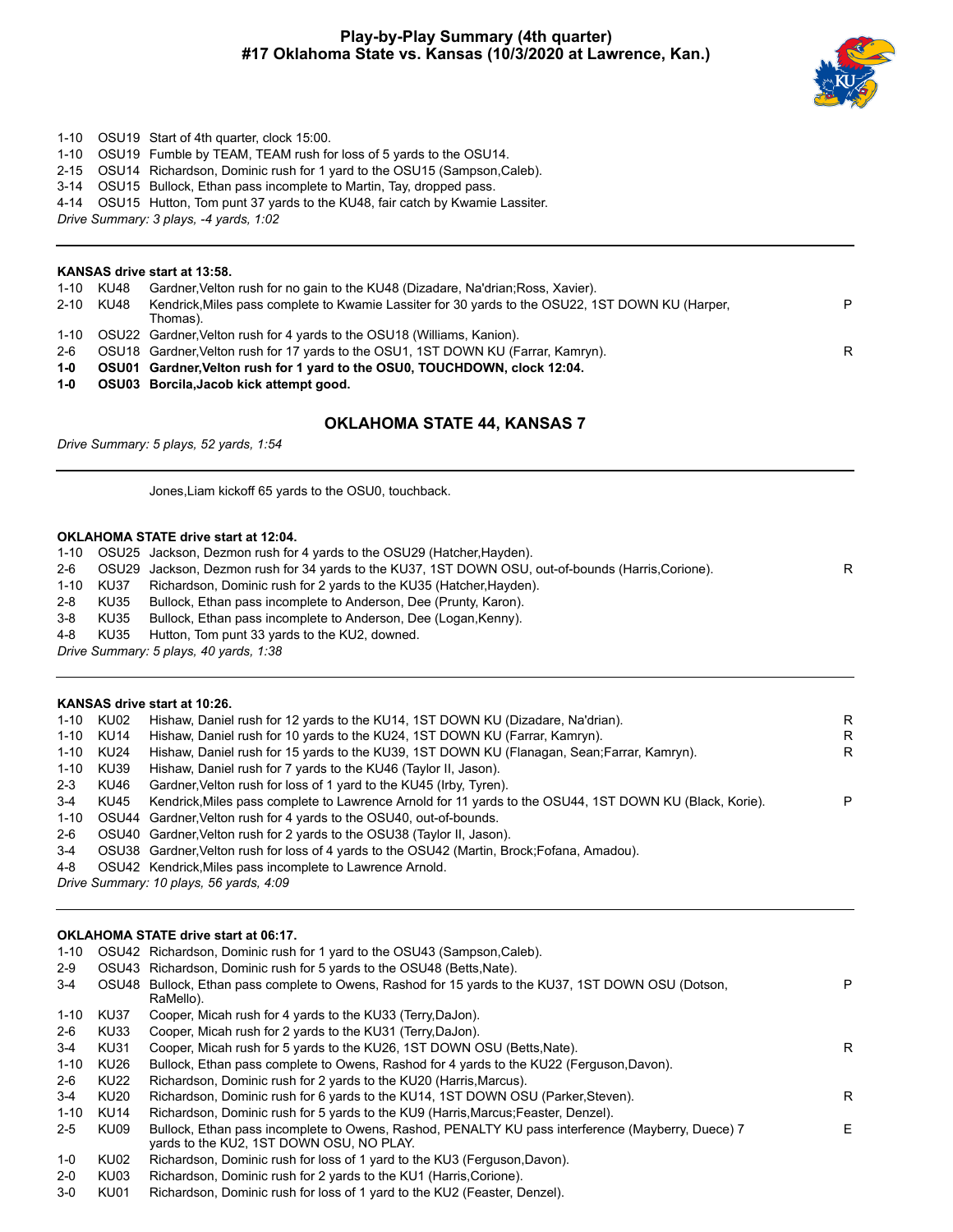- 4-0 KU02 PENALTY OSU delay of game 5 yards to the KU7.
- **4-0 KU07 Hale, Alex field goal attempt from 24 GOOD, clock 00:59.**

# **OKLAHOMA STATE 47, KANSAS 7**

*Drive Summary: 14 plays, 51 yards, 5:18*

McClure, Jake kickoff 57 yards to the KU8, Horne,Jamahl return 25 yards to the KU33 (Sherman, Relijah).

### **KANSAS drive start at 00:52.**

1-10 KU33 Kendrick,Miles pass incomplete to Kwamie Lassiter. 2-10 KU33 Kendrick,Miles sacked for loss of 5 yards to the KU28 (Irby, Tyren), fumble by Kendrick,Miles recovered by KU Bostick,Earl at KU28. 3-15 KU28 Hishaw, Daniel rush for 7 yards to the KU35 (Farrar, Kamryn). 4-8 KU35 End of game, clock 00:00. *Drive Summary: 3 plays, 2 yards, 0:52*

# **FINAL SCORE - : OKLAHOMA STATE 47, KANSAS 7**

|                        | Time |                     |  | 1st Downs |     | <b>Conversions</b> |         |                  |           |
|------------------------|------|---------------------|--|-----------|-----|--------------------|---------|------------------|-----------|
| <b>Quarter Summary</b> |      | Score Poss R P X T  |  |           | 3rd | 4th                | Rushing | Passing          | Penalties |
| Oklahoma State         |      | 07:58 3 1 1 5 3-6   |  |           |     | 0-0                | 16-66   | $2 - 5 - 0 - 19$ | 1-5       |
| Kansas                 |      | $07:02$ 4 2 0 6 1-3 |  |           |     | $0 - 1$            | 14-69   | $2 - 4 - 0 - 41$ | $1 - 7$   |